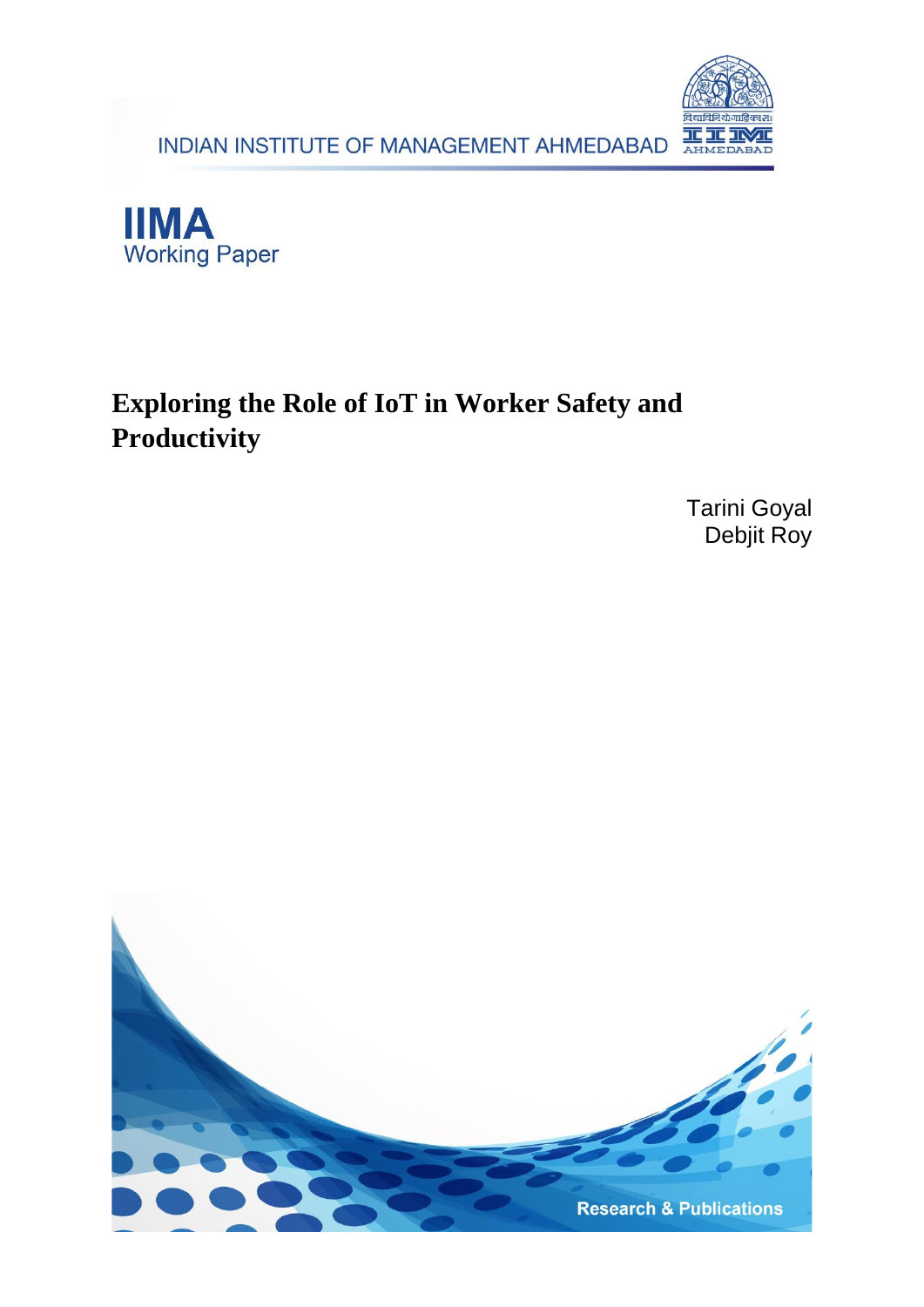# **Exploring the Role of IoT in Worker Safety and Productivity**

 Tarini Goyal Debjit Roy

 **June 2022**

The main objective of the working paper series of the IIMA is to help faculty members, research staff and doctoral students to speedily share their research findings with professional colleagues and test their research findings at the pre-publication stage. IIMA is committed to maintain academic freedom. The opinion(s), view(s) and conclusion(s) expressed in the working paper are those of the authors and not that of IIMA.



INDIAN INSTITUTE OF MANAGEMENT AHMEDABAD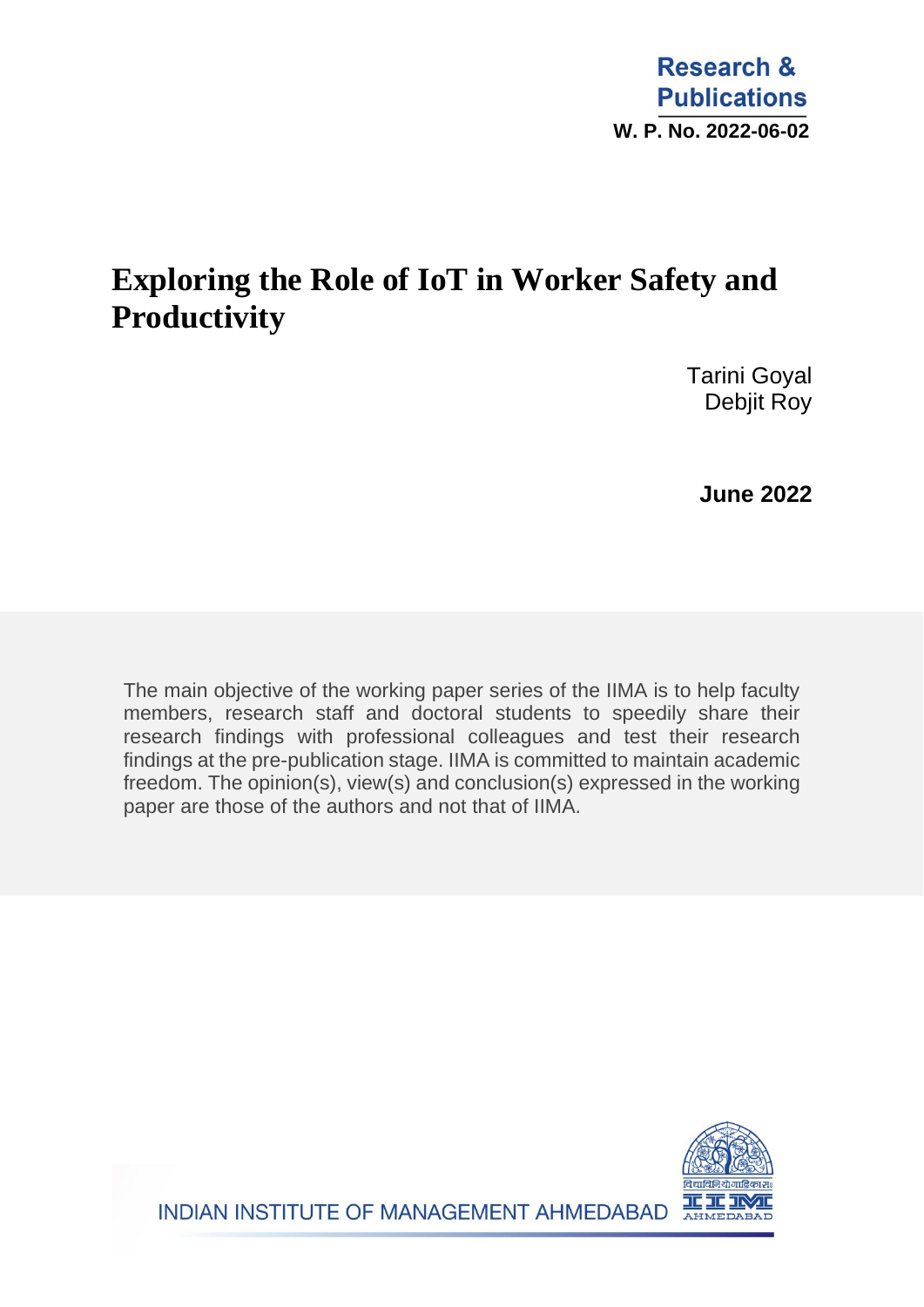# **Exploring the Role of IoT in Worker Safety and Productivity**

**Debjit Roy<sup>1</sup> & Tarini Goyal<sup>2</sup>**

#### **Abstract:**

This paper analyses the role of the Internet of Things in increasing worker safety and productivity as well as improving performance appraisal methods in the factory setup. It examines how IoT can be used to benefit both workers and management, and strengthen the system of working in industrial plants. After reviewing literature on the topic, it is apparent that IoT helps in monitoring and controlling worker actions, optimising performance, and providing greater autonomy to employees. Advanced methods of evaluating worker performance leveraging the applications of IoT and AI have been explored as well. Furthermore, analysis of productivity levels has been carried out for workers in a steel plant in India on the basis of data collected from IoT tags. The study depicts how IoT can allow workers to perform tasks smoothly in their respective areas of expertise, along with a robust system of communication. By preventing accidents and boosting productivity, a win-win situation is created for workers and their families, as well as for factory owners and their clients.

Key words: IoT, Internet of Things, Worker Safety, Productivity, Appraisal, Communication

<sup>1</sup>Professor, Indian Institute of Management

<sup>2</sup> Student, Shri Ram College of Commerce, University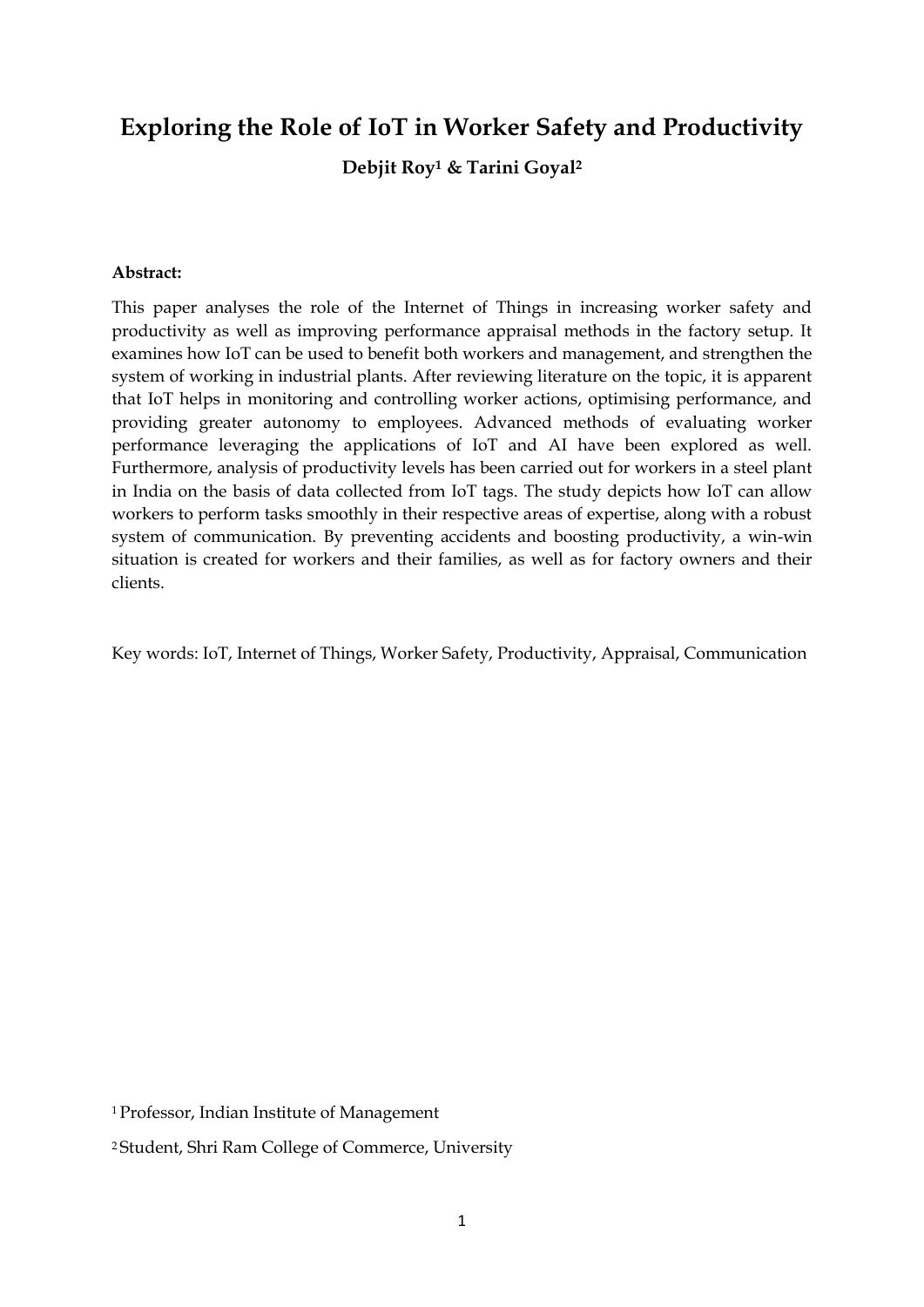#### **1. INTRODUCTION**

With the advent of the fourth industrial revolution, the world is moving towards increasingly advanced forms of digitization. Everything is integrated in ways previously unimaginable, whether it is in the field of manufacturing, services, or simply individuals' daily routines. The Internet of Things (IoT) plays a crucial role in this integration by simultaneously sending and receiving information, thus facilitating real time improvements in various processes.

The term Internet of Things was coined by Kevin Ashton in 1999 and was then defined in many ways by various researchers. IoT is an ecosystem through which technological devices interact with one another, to improve efficiency of operations and reduce costs. Sensors detect and/or measure some aspect of the environment in which they are present and convert the inputs gathered into electrical signals that can be processed by electronic circuitry (Olsen & Tomlin, 2020).

Compared to conventional methods, IoT devices carry out tasks much faster and can also be used in situations where humans cannot operate. Not only can devices be controlled and directed from distant locations, they can also be conditioned to perform tasks on their own with the help of IoT. For example, Tesla, the American electric vehicle and clean energy company, helps customers control and check devices from anywhere through their smartphones (Taylor, 2021). With such technologies being implemented in factories and industrial plants, actions that previously had to be manually initiated can now be carried out in an automated manner, thus saving time and effort.

Across the world, end-user spending on IoT solutions has increased almost 4 times since 2017, from around USD 110 billion to approximately USD 418 billion currently (Statista, 2019). It is estimated that spending is likely to increase substantially to more than USD 1.5 trillion by 2025. India has also seen a similar surge in IoT usage, witnessing a tremendous increase in the number of IoT connected devices from 250 million in 2019 to around 2000 million in 2021 (Zinnov, 2020). Furthermore, the manufacturing sector had the second highest revenue share (18%) of IoT in India in 2020 (NASSCOM, 2019). These figures indicate a remarkable shift to connected and smart devices across various industries.

It is estimated that by 2025, the combined monetary value of IoT usage in worksites and factories would be somewhere between USD 793 billion and USD 2.73 trillion per year (McKinsey Global Institute, 2015). Operating efficiency and predictive maintenance practices will be the key drivers of development in worksites, which could alone have an economic impact of around USD 830 billion per year. Improvement in worker well-being is expected to generate additional benefits amounting to USD 60 billion annually by that time.

Enhanced visibility of operations allows for shorter buffers to be incorporated and automation of worksites can easily lead to 10 to 20% labour-cost savings. IoT has the potentially to drastically change the interaction between manufacturers, lenders, distributors, and consumers. Manufacturers can improve productivity for individual workers and across various production facilities, thus leading to higher levels of profit. For distributors, retailers, and other downstream players, better pricing can be accomplished due to greater visibility into supplier economics with IoT-enabled production and inventory systems. Lending decisions also change as banks look into IoT data from factories.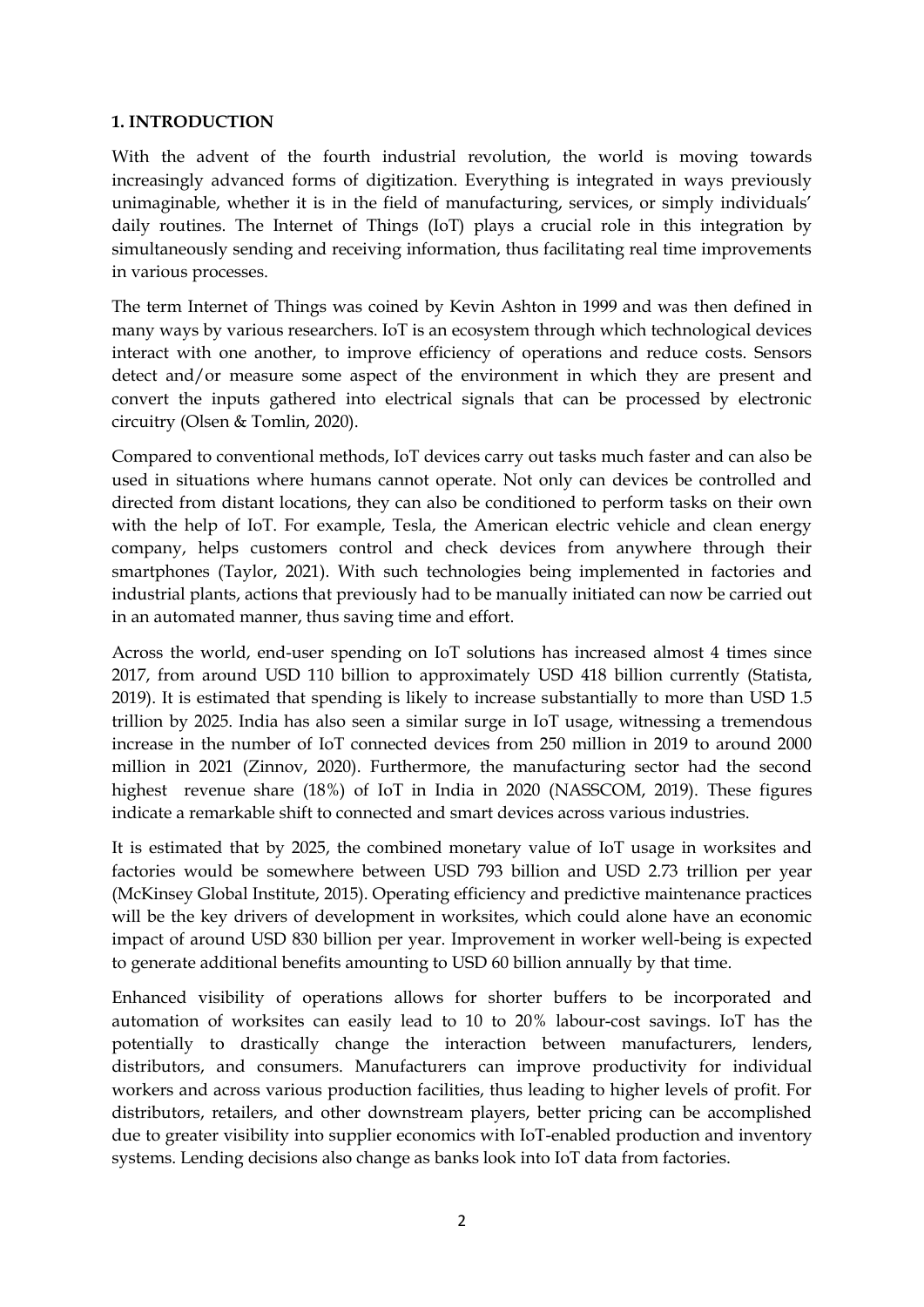However, despite advancements, there is still a long way to go to achieve improvements in worker safety and productivity despite extensive safety standards and regulations. According to recent statistics (International Labour Organisation, 2019), more than 2.87 million people die every year owing to accidents in the workplace and work-related diseases. While workers' deaths indicate loss of human capital, non-fatal work-related injuries amounting to around 374 million a year, result in prolonged absenteeism and thus lead to fall in productivity. The economic impact of poor work conditions is estimated at 3.94% of global GDP annually. Additionally, the loss of life caused by occupational hazards is unquantifiable and cannot be compensated for. Monitoring workers during operations is crucial to maintain worker well-being and safety. Workers are typically monitored at sites using a team of supervisors or monitored remotely using CCTVs. While human supervision is subjected to bias, CCTV images are typically analysed post the event occurrence. IoT provides a rich data-driven worker monitoring alternative where workers are tagged realtime and their movement coordinates are seamlessly captured in the cloud platform.

While injury and death occur only in the most severe cases, industries are often prone to many minor issues which may not even be noticed under usual circumstances. For example, some workers may be exposed to harmful substances or extremely high temperatures which may not cause immediate distress but negatively affect their health in the long run (especially at construction sites). In the areas that are not under the supervision of the manager, some employees could be working way less than others or taking more breaks than recommended. Appropriate emergency protocol may not be in place, and even if it is, there might be no way to predict a leak or explosion, or warn against such mishaps. A large number of workers continue to work in sub optimal and potentially dangerous working environments as they do not have alternatives, and many employers are ignorant until it is too late.

The aim of this paper is to explore how IoT can be used to benefit workers in terms of their safety and productivity, and improving their overall well-being with better working conditions and fair practices of performance appraisal. The role of IoT in worker safety and productivity is explained in Section 2 and furthermore, the intertwined aspect of people practices and performance management is reviewed in the context of IoT. Section 3 takes examples from the industry of the successful use of IoT technologies and their integration with the workplace. In Section 4, analysing the case of workers at a steel plant in India, we analyse productivity levels on the basis of data collected from IoT tags and provide recommendations along with the further course of action. Deriving insights in Section 5, we try to give a balanced view of IoT implementation and how it can generate positive results. Finally, conclusions and opportunities for future research are discussed in Section 6.

#### **2. LITERATURE REVIEW**

The first step towards understanding how IoT can be used to benefit workers is to analyse the role it plays in worker safety and productivity. Organisations have numerous safety issues that they might not even be aware of. With the help of accurate sensors, IoT helps identify these issues, provides warnings in advance to give enough time to act, and also facilitates rescue operations. Along with improving safety standards, it also helps improve worker productivity by tracking workers' vitals and providing suggestions accordingly.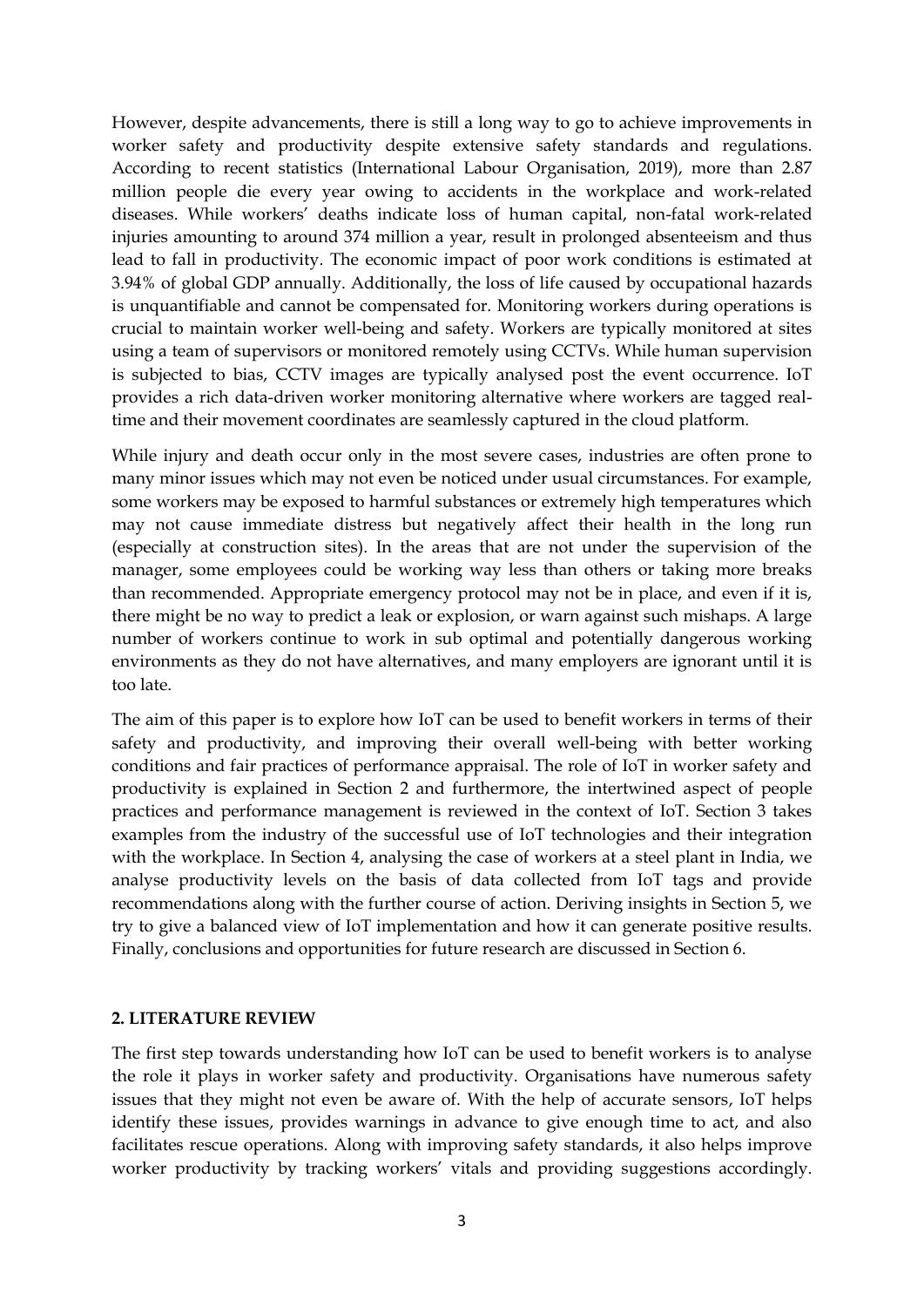This type of a dynamic workspace is nearly impossible to create without the use of the Internet of Things and thus, we delve deeper into how it makes it all happen. Additionally, we review various IoT based performance appraisal techniques. Conventional methods of evaluating worker performance are sometimes subject to biases of the manager and conducted only once in a few months. IoT on the other hand, gives continuous feedback and is free of any sort of bias. The idea is not to do away completely with conventional HR methods, but to strengthen them with the assistance of continuous and reliable feedback.

By reviewing these two topics, we are able to answer the important questions of how IoT can help and how it is used in the context of people practices. This further creates the base for our case study wherein IoT is used to track worker locations at different times to comprehend more accurately how much time which worker devotes to work.

#### **ROLE OF IoT IN WORKER SAFETY AND PRODUCTIVITY**

IoT has wide-ranging advantages with respect to worker safety and productivity. It helps improve internal factors such as worker well-being, preparedness and training, as well as external factors such as working conditions and equipment failures (Massey, 2018). Some specific ways in which IoT improves worker safety and productivity are discussed below.

# Monitoring:

IoT monitors environmental conditions using sensors that detect various threats and dangers. Sensors have the ability to collect complex information which can be analysed to assess the status of multiple activities. This is made possible with the help of data fusion, a technique that collectively processes heterogeneous information to derive conclusions from data collected by sensors. It is a synthesis of numerous sources to obtain good quality and more relevant information in an economical manner (Castanedo, 2013).

Also, it is easy to pick up anomalies when data is being analysed in real time. Some indispensable sensors that are used are ambient temperature sensor, air quality sensor, humidity sensor, and flammable gas sensor (Digiteum Team, 2019). Enhanced security features made possible by these sensors make workers feel assured about their safety and thus improves concentration and productivity. Cloud computing clubbed with data from IoT sensors can facilitate discovery and mash-up of services involving varied devices (Atzori et al, 2016).

IoT systems monitor actions of workers and apprise them of any possible issues they might encounter. The technology also alerts employees if they are not following appropriate safety protocols intentionally or unintentionally. The four main vital signs that include body temperature, pulse rate, respiration rate, and blood pressure can be tracked using wearable technology, along with their actions and location. Data regarding these parameters and so many additional factors is collected using IoT devices such as smart watches, hard hats containing sensors, and augmented reality (AR) glasses, and is useful in diagnosing early signs of potentially serious health issues (Leland, 2020).With the implementation of the active technological invention, a sense of safety is fostered in the minds of the employees,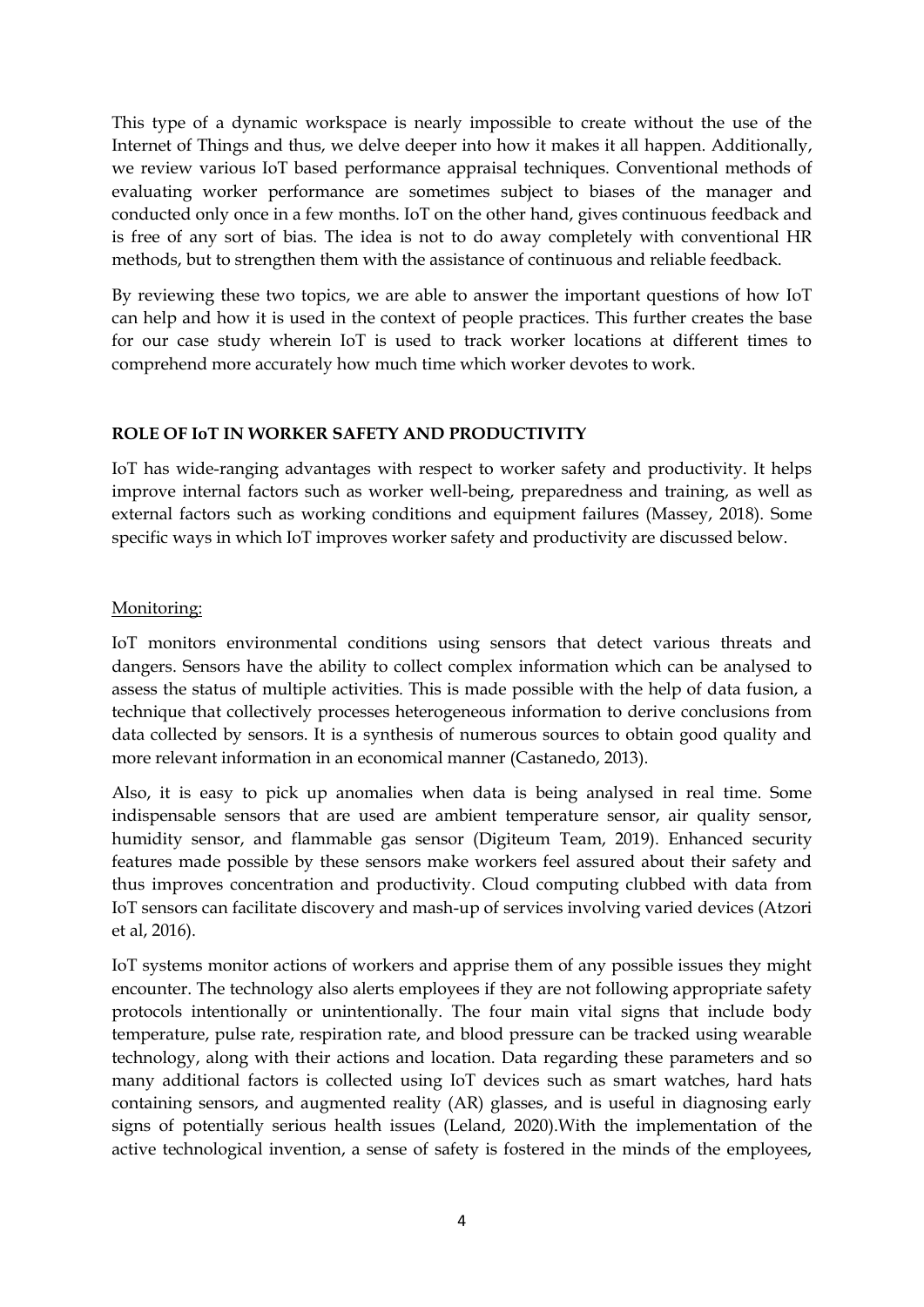thus boosting profitability by improving worker productivity and retention, and reducing pessimism connected to dangerous tasks.

# Control:

With active and continuous monitoring in place, controlling both routine activities and emergencies becomes much easier. Workers can be easily located and notified about hazardous situations with the integration of GPS with schematics for worksite areas. Outfitting workers with RFID tags, for example, swiftly aids in ensuring that only authorized personnel enter designated areas, thus reducing the risk of inexperienced individuals putting themselves in danger unnecessarily (Leland, 2020).

Communication between sensors also improves estimation of critical operating-control variables that further allows for making decisions in a prompt manner (Saghafian et al, 2021). Machines and other equipment can be controlled remotely and turned off or slowed down whenever their indicators cross threshold levels.

While IoT does a good job at preventing potential mishaps, it also helps speed up rescue operations in case they do actually happen. The technology enables rescuers to detect the location of the trapped employees in a critical situation (Berman, 2021). Better connectivity and collection of data allows the medical personnel and rescue crews to construct evacuation plans and control the damage faced by workers before it's too late. Through effective record keeping, management can keep track of whether all employees underwent adequate training or not (Digiteum Team, 2019). IoT systems also establish better compliance methods with respect to safety standards.

Workplace fires are more common than are usually believed to be. In most cases, they are accidental and occur due to apathetic management systems. If IoT is put to good use, it can prevent frequent fires. Temperature spikes can be detected by fire safety sensors so that timely cooling effort or evacuation can be carried out (Digiteum Team, 2019). Tracking the vitals of firefighters and maintaining fire tracking systems would further upgrade the industrial plant.

# Optimization:

With real-time monitoring and feedback mechanisms, it becomes possible to optimise processes in a swift manner and also create room for continuous improvisation. It also allows one to look out for new areas of improvement. Worker shifts can be scheduled in a way that every worker operates at their maximum efficiency level and does not work too much or too little on a given day. Allocation of workers to different zones can be made keeping in mind the layout of the factory, thus minimising time and energy wasted in moving from one zone to another. The idea of opportunistic IoT that addresses the concept of breaking down information and passing it on to opportunistic communities can further optimise workplace behaviour (Guo et al, 2013).

One of the major potential benefits of Industrial IoT is that it is capable of anticipating and preventing hazards ahead of time, thus being capable of 'predictive maintenance'. Predictive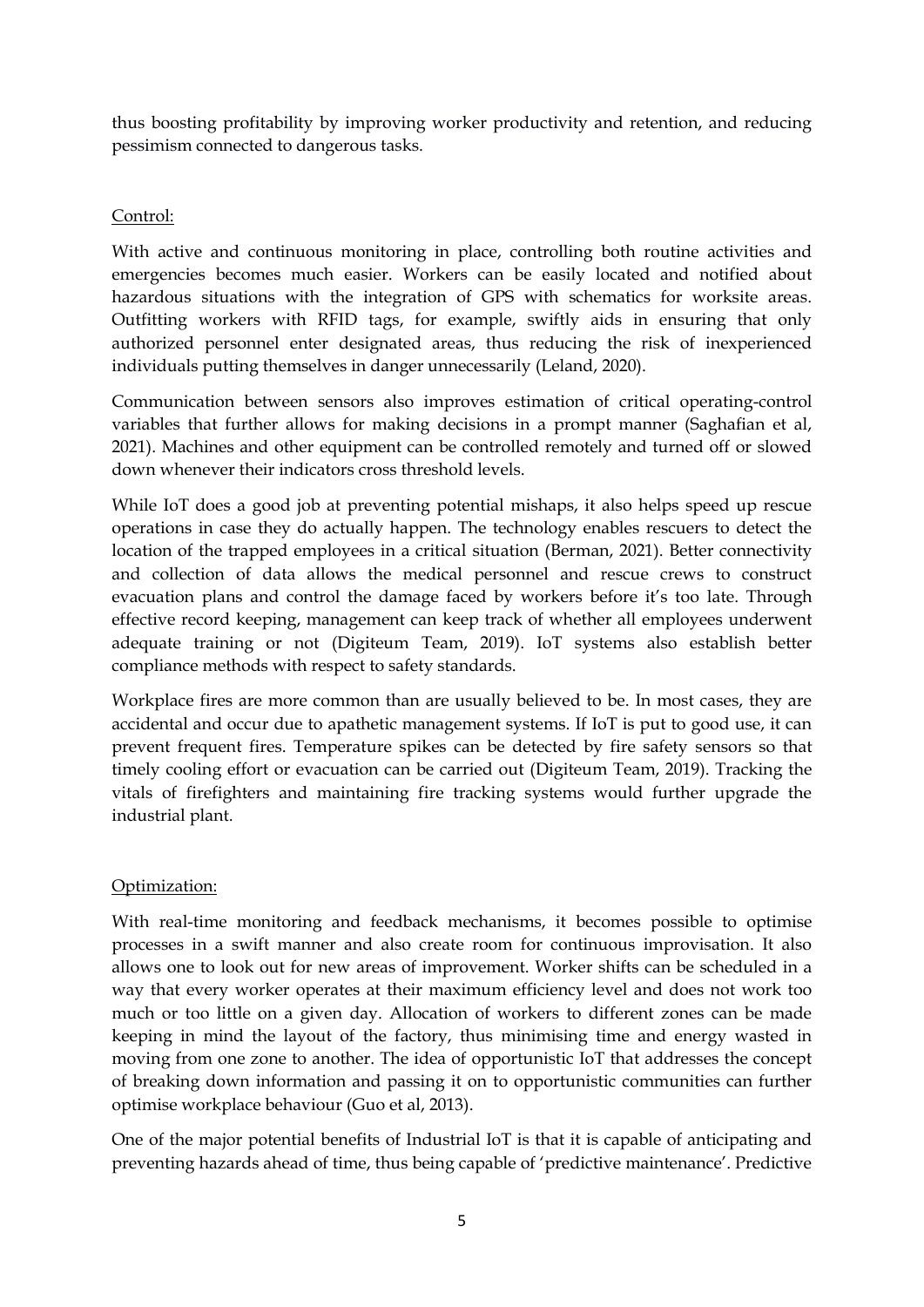analytics fuelled by massive field sensor data coupled with artificial intelligence and machine learning algorithms can detect patterns that predict potential threats. For example, smart sensors attached to rock bolts in underground mines have the capabilities of foreseeing which shafts might collapse in the near future (BehrTech, 2019). Operations in such high-alert areas can be halted or precautionary measures can be introduced, thus saving lives and shifting focus to other areas that might be useful. Critical assets can be controlled and operated in a more efficient manner using predictive maintenance. Heavy machinery that requires maintenance can be identified through remote tracking. Hence, equipment accidents can be averted and performance can be optimised. IoT technologies can also track, measure and predict the patterns of workers on the premises, discovering risks that could lead to harm or wrongful actions. Thus, IoT is at the helm of transforming maintenance models from remedial to preventative ones.

# Autonomy:

Once IoT has enabled monitoring and control, and facilitated optimisation, it is in a good position to take certain autonomous decisions. For example, IoT can restrict entry to certain areas when it detects a rise in temperature or the presence of harmful substances. Based on a worker's vitals, it can assess whether a worker is fit to operate in a specific area or not, and restrict them entry accordingly.

Yang et al (2019) explore the concept of smart manufacturing, which goes beyond basic control into autonomous decisions based on data-driven innovations. A huge amount of information from the real world is captured and then used extensively in cyberspace for processing, modelling, and simulation. Insights gained from the cyberspace can then be used to enhance activities automatically in the physical world. This cyber-physical integration is made possible with the application of IoT.

Additionally, IoT can provide even superior results when integrated with intelligent analytics that are driven by cognitive technologies. Real-time or near real-time data processing and analysis can be enabled with analytics tools such as complex event processing (CEP) leading to timely decision making and action (Banafa, 2017). Also, artificial intelligence models can be improved with larger and easily accessible data sets owing to lower storage efficiencies.

#### **PERFORMANCE APPRAISAL & PEOPLE PRACTICES**

Human Resources departments normally capture very little of an employee's day to day operations. Tagiya et al (2019) showcases the myopic view of current HR practices, particularly for performance evaluation and career management. The paper presents HRM inadequacies and describes how bias leads to clouding of judgement, indicating that there is a need to move from the ideals of singularly focusing on oneself or a few others to working in ways desirable to everyone.

With careful use of real time data captured by smart devices, HRM systems can be revamped to make assessments smoother, less biased, and more accountable. Sensors can be used to collect data continuously which can then be transmitted via an organisation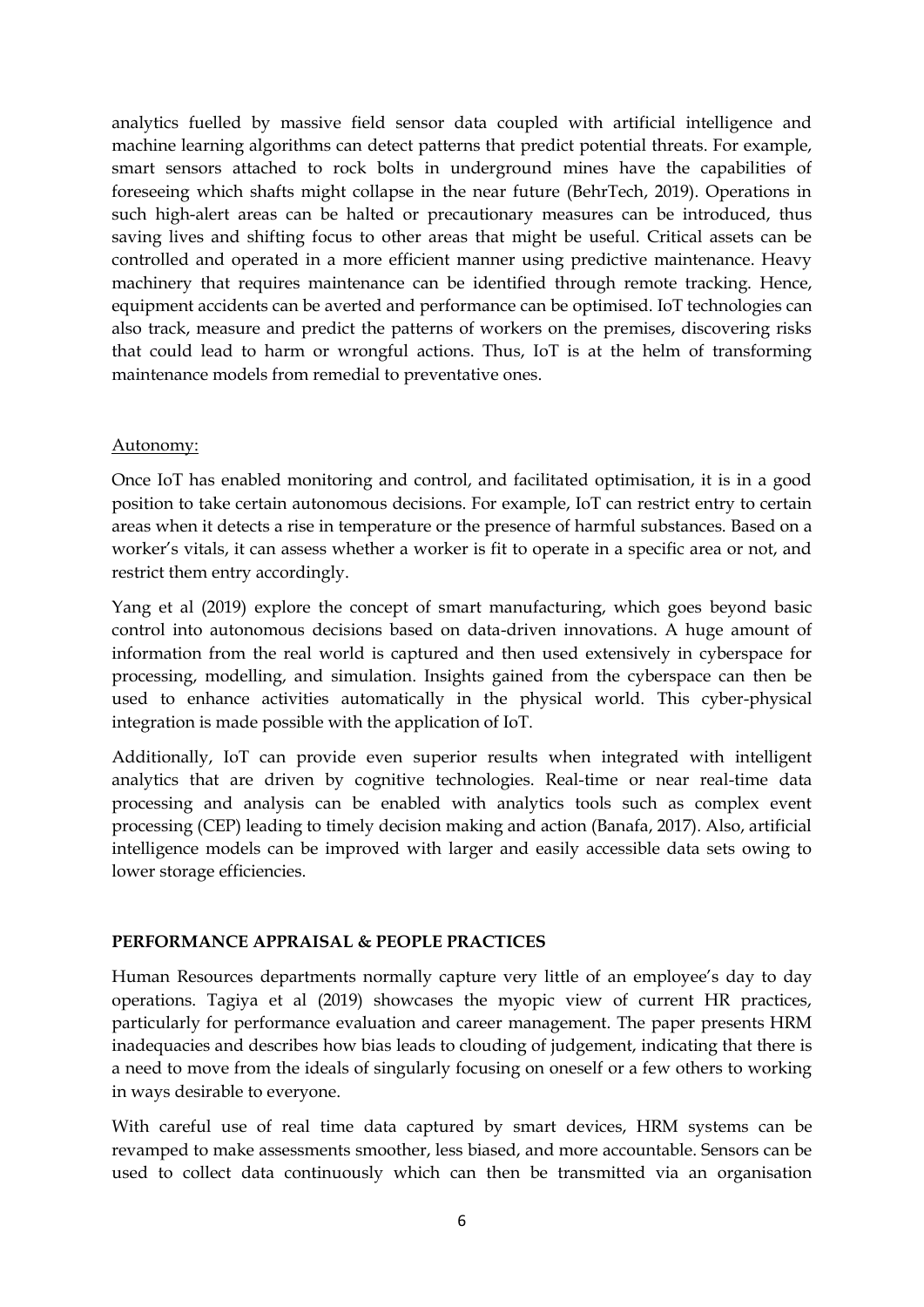network. Location sensors enhance understanding of the areas where workers spend maximum time which can be further used to train the employee in operations they find confusing or difficult (Gaur et al, 2019). As data is collected on behaviour of different employees, it is easier to recognise strengths and weaknesses and reassign tasks accordingly. IoT also identifies the number of times workers take a break. This information along with other indicators such as working habits, efficiency, and adherence to regulations proves to be handy while conducting performance appraisal.

Kaur and Sood (2017) use game theory based concepts for IoT based employee performance evaluation. Co-location sensors are used to track employee's involvement in an activity and conditional probability (CP) is used to filter the results. By defining reward and penalization strategies and coordinating strategies for employees, a pure strategy and mixed strategy Nash Equilibrium is achieved. It is found that the stable action set is the one where the industry is willing to reward employees for doing more work and the employee chooses to co-operate with the prescribed system of working. The amount of incentives provided to employees by the industry for their co-operation are crucial to this setup as they make sure that there is satisfaction from both ends, with higher output and adequate remuneration. Other action profiles prove to be unsustainable as non-cooperation by employees leads to lower productivity and penalisation strategies hinder worker performance, both of which result in low output and a negative work environment over time. One possible issue with this approach is that of applicability in varied industrial plants as it uses only co-location sensors and is also considered unrealistic.

Fuzzy logic approach used by Kaur and Kaur (2017) solves the issue of impractical methods as it yields to an outcome between yes (1) or no (0). Primarily based on data from sensors embedded with RFIDs and GPS trackers, positive, negative and neutral sets of activities are detected. Overall Participation Index (OPI) is created with the data collected and rewarding or penalising decisions are made using fuzzy logic. It reduces dissatisfaction among employees and has more diverse applicability. Even though it might lack consistency in results, the approach is quite simple and accurate.

In a more advanced version of the fuzzy logic approach, Dhir and Chhabra (2019) create a synergy of fuzzy and neural network for evaluating employees in an automated manner. It follows a methodology wherein employee activity is first closely monitored using IoT sensors, and then decisions are optimised with the help of artificial neural fuzzy inference system (ANFIS). ANFIS is a neuro-adaptive method for accurately recognising patterns that possesses the ability to comprehend and understand information according to the dataset provided. With the combination of IoT and AI, all four parallels of monitoring, control, optimisation, and autonomy can be achieved at a reasonable cost. It is not difficult for small organisations to adopt this method, although they would have to ensure that advanced IoT sensors are used for tracking employee movement. As all decisions are automatically made on the basis of data collected, it becomes imperative that it is accurate, which is only possible with advanced sensors.

A wide range of advanced sensors and devices, such as acceleration and gyroscope sensors, proximity sensors, meta sensor watchband, and edge computers are used in the study conducted by Forkan et al (2019) which aims at evaluating workers' performance via activity recognition. The idea behind this Industrial IoT solution is to refine conventional key performance indicators (KPIs) like cost and quality into more precise ones that capture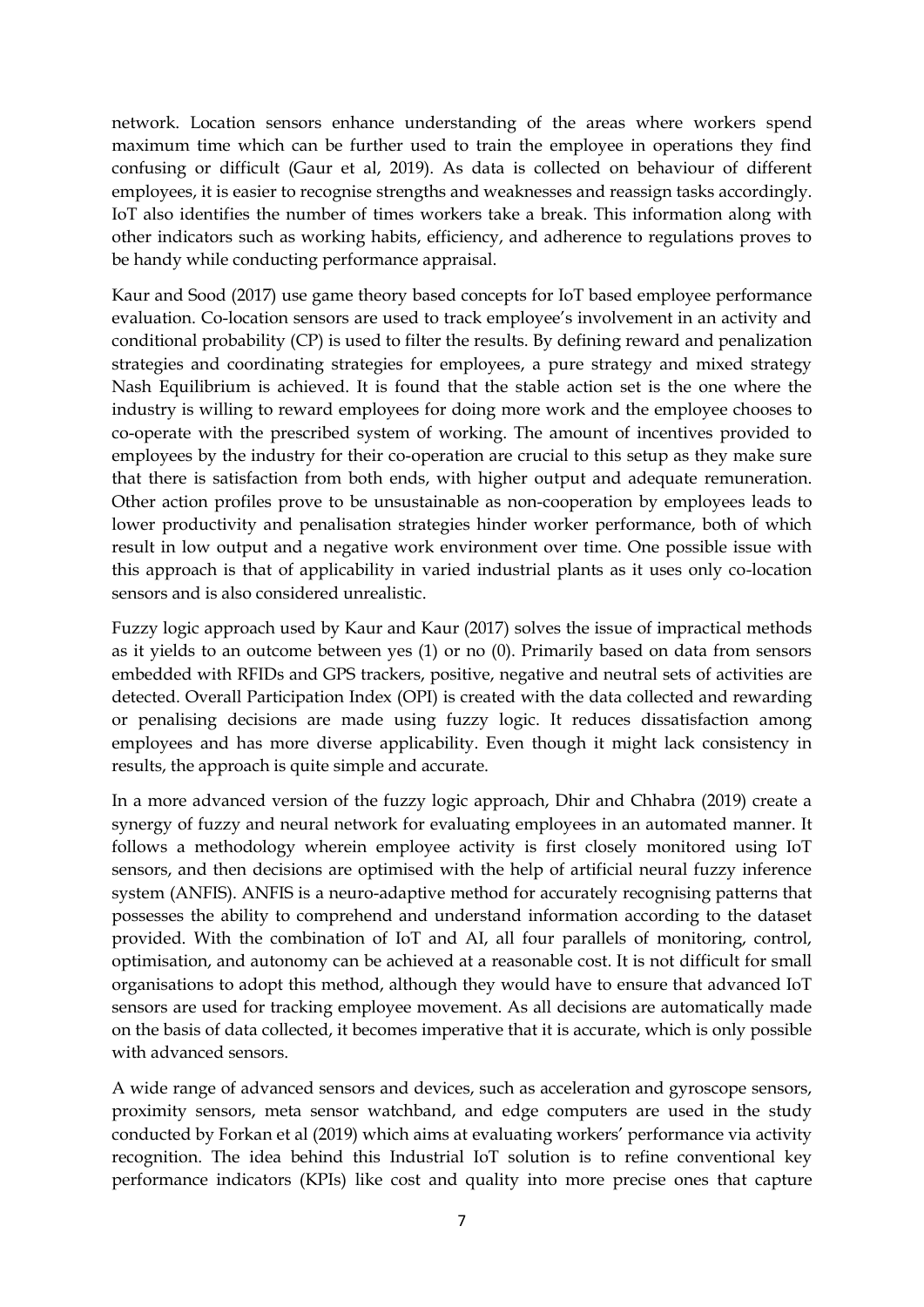processes, activity/steps, and related resource usage. Employee productivity is assessed via worker identification, activity recognition, and computation of corresponding KPIs. It is a highly accurate method but requires cutting edge technology which may not be available in developing or under-developed countries. Additionally, workers are required to wear meta sensor watchbands at all times, which may get destroyed or tampered with and can also restrict movement in certain tasks.

We now look at a few industry practices that leverage IoT to enhance worker well-being and performance in factories.

# **3. STATE-OF-THE-ART INDUSTRY PRACTICES**

The idea of wearables and real-time management has been toyed around since a few years by various organisations. Many offer IoT based solutions and infrastructure to companies in different industries. Hitachi Solutions (n.d.) has curated an end-to-end cloud-based solution that gathers data, provides opportunity for real-time monitoring, and improves safety by cautioning whenever different parameters are not under control. Using IoT and AI technologies, the company's service hub for worker safety ensures well-being of the workers, security of equipment, and a robust work environment. Bi-directional monitoring ensures safety and efficient implementation of productivity initiatives. Potential issues in workers' behaviour are pinpointed and insights to decrease risks are provided. Wireless communications are used to monitor equipment and work environment while AI is used for continuously analysing data to discern actionable insights and improve machine learning models.

Virtusa (n.d.) aims to bring changes with its "Digital Transformation Studio" that delivers deep digital engineering and industry expertise through client-specific and integrated agile scrum teams. Its real-time IoT ecosystem enables terabyte-scale data intake from thousands of IoT sensors and operates in a secure environment. Customised dashboards are used to represent new insights for employees, supervisors, risk managers, and leaders of leaders. The innovative solutions also leverage IBM's Watson for cognitive computing to analyse and interpret unstructured data to uncover actionable insights for employee safety.

Infosys (2017) also developed a deep Industrial IoT expertise and supports its clients during the transformation process towards a smart connected enterprise. For Infosys, interoperability, virtualization, real-time visualization and processing capability, decentralization, modularity, and service orientation are key for improvement in efficiency and the development of new business models to maintain its competitive advantage. It concentrates on the four pillars of smart products, smart services, connected factory, and smart production.

Besides, enterprises have also made in-house effort to implement cutting edge technologies in industrial plants and worksites. One such example is that of Ford Motor Company that uses exoskeleton vets to reduce injury and fatigue (Ford Media Center, 2018).We now consider the case of a steel manufacturing company in India that uses IoT in its factory to understand workers' productivity in a more precise manner.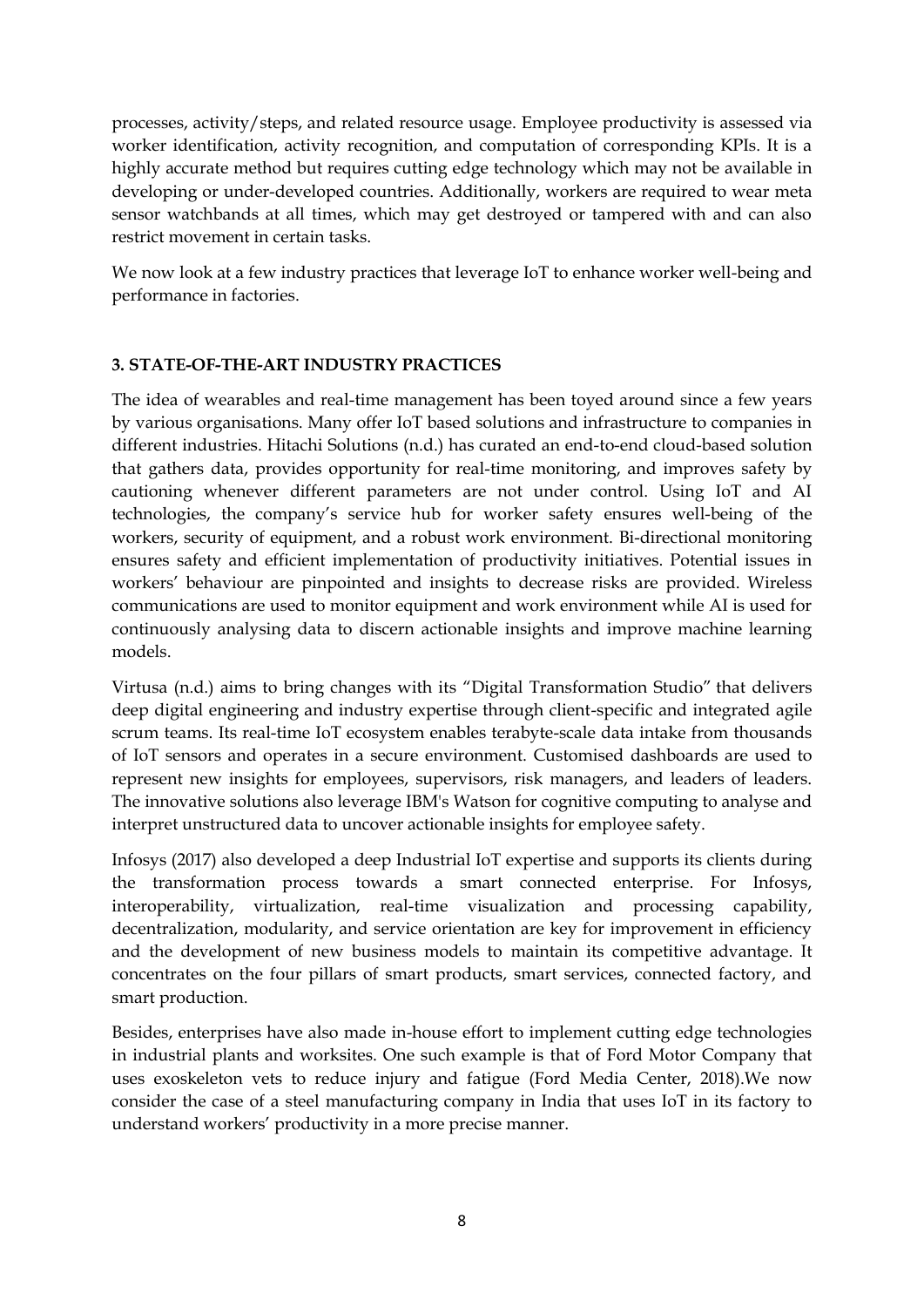# **4. CASE STUDY FROM A STEEL MANUFACTURING PLANT**

#### **About the Company:**

The company is one of India's leading integrated stainless steel manufacturer and a world exporter for over 40 years. They offer a wide range of special steel products such as bright bars, duplex steels, equal angles, precipitation hardening steel and so on. It has a capacity of 140,000 metric tons per year owing to exceptional infrastructural facilities including an inhouse steel melting shop (SMS), hot rolling mills, heat treatment, cold finishing, and packaging line. By achieving the right balance of people, processes, and technology, the company delivers high-quality output and has received numerous certifications for the same. It has trade-fair presence all over the world and has an interesting tagline 'the "stain"less people' depicting the two main characteristics of trust and stainless steel. Coupled with its focus on employee well-being, it strives for perfection when it comes to equipment used and the work done, which has led the company to utilising cutting edge technologies such as IoT.

# **Basis of Case Study:**

The purpose of this study is to demonstrate the application of IoT in measuring employee productivity levels. We aim at understanding how information collected by IoT sensors can be analysed to get an actual view of how productive each worker is and in which areas. Furthermore, we also discuss what measures can be taken after getting a fair idea of worker performance.



*Figure 1: Layout of the Steel Plant*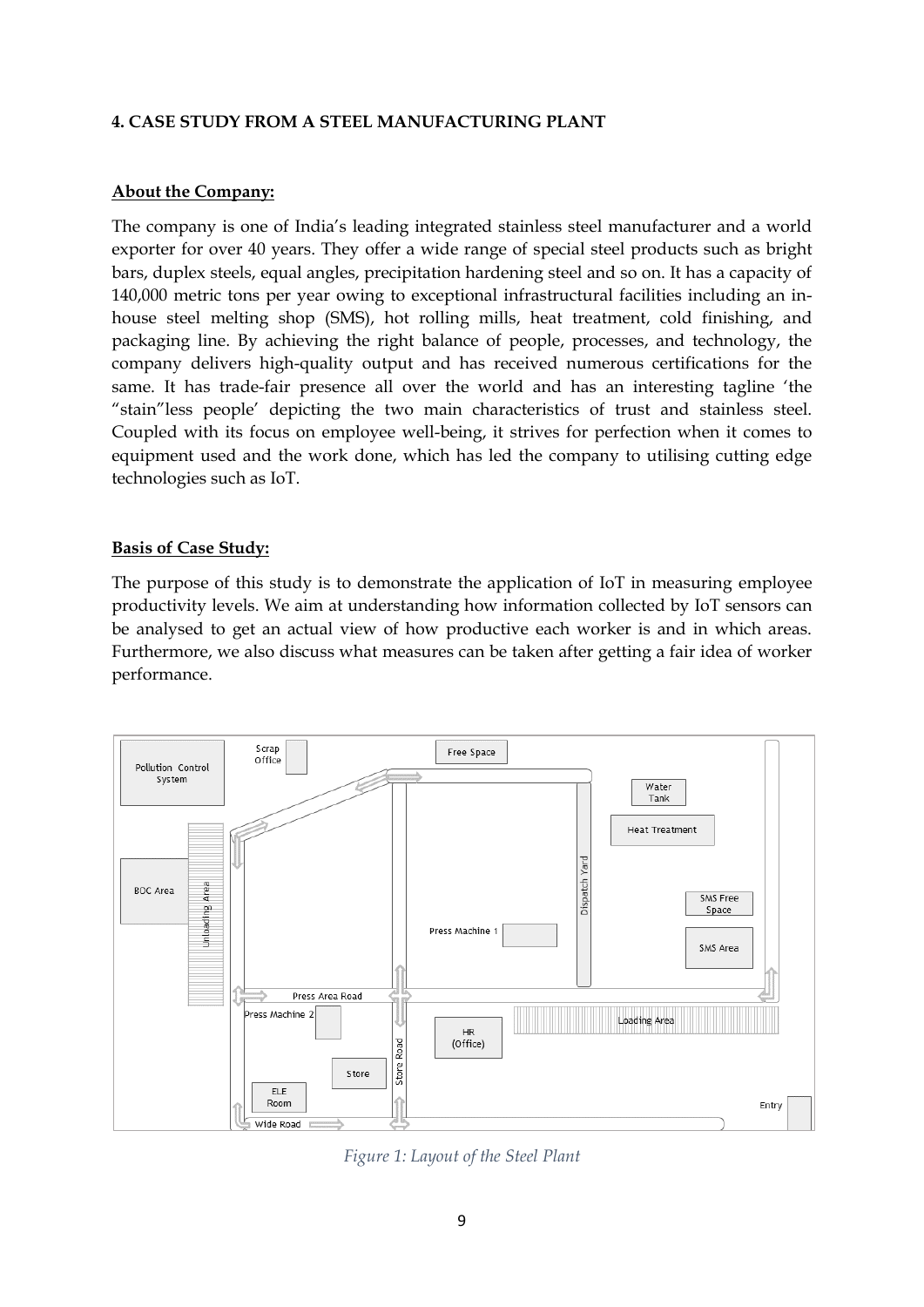# **Data Analysis:**

# **Methodology:**

To understand the total number of productive hours invested by workers at the steel plant, data on the locations of 34 workers within the steel plant (Table 1) was recorded using IoT tags, and transmitted via LoRa, the proprietary low-power wide-area network modulation technique. IoT tags, with the help of Bluetooth beacons, transmit data to the gateway that is the mother device.

| <b>Month Name</b> | <b>T ZONE ENTRY DATE</b> | <b>T ZONE OUT DATE</b> | T TAG ID | T WORKERNAME   T ZONE |                 |
|-------------------|--------------------------|------------------------|----------|-----------------------|-----------------|
|                   |                          |                        |          |                       |                 |
| July              | 7/21/20 18:18            | 7/21/20 18:19 058F     |          | V <sub>3</sub>        | L1              |
| July              | 7/21/20 13:58            | 7/21/20 14:00 058F     |          | V <sub>3</sub>        | L <sub>2</sub>  |
| July              | 7/22/20 16:43            | 7/22/20 18:11 058F     |          | V <sub>3</sub>        | L3              |
| July              | 7/21/20 16:24            | 7/21/20 16:41 058F     |          | V <sub>3</sub>        | UL1             |
| July              | 7/21/20 16:53            | 7/21/20 17:00 058F     |          | V <sub>3</sub>        | UL <sub>2</sub> |
| August            | 8/19/20 11:36            | 8/19/20 11:44          |          | 591 V13               | L5              |
| September         | 9/17/20 21:43            | 9/17/20 21:44 058F     |          | V <sub>3</sub>        | L4              |
| September         | 9/17/20 21:32            | 9/17/20 21:32 058B     |          | V <sub>8</sub>        | Office          |

| Table 1: Slice of Raw Data |  |  |  |
|----------------------------|--|--|--|
|                            |  |  |  |

The above table is an example of part of the raw data collected for each worker entering and exiting different zones of loading and unloading during the months of July, August, and September 2019. Each worker is provided with an IoT tag that monitors their movement across zones with exact time stamps, thus giving a clear idea of the time spent by them in a particular area. Similar data has been used in our study for the months of November and December 2019 capturing worker movement in various areas of the steel plant, not specific to loading and unloading zones.

We divided the time spent by each worker in intense work-related, leisure-related, and neutral areas and calculated the number of high-yielding hours invested by every worker over a period of 2 months. Division of high-yielding hours is such that intense work-related tasks and locations are called 'positive' and are counted fully, neutral work is considered 'neutral' and counted as  $3/4$ <sup>th</sup> of the actual time put in, and leisure related activities, termed as 'negative' get no credit, that is they are equivalent to no work done. Analysis was performed for November 2019 (33 workers) and December 2019 (34 workers) separately and the workers were further divided into categories based on the total number of hours put in every month for better analysis.

#### **Performance Measures:**

Performance of workers is evaluated on the basis of the high-yielding hours invested by them, rather than it depending on them just being present in the factory on a given day. The segregation of areas and their respective yields are shown in Tables 2 and 3.

| Positive: | Neutral: | Negative: |
|-----------|----------|-----------|
|-----------|----------|-----------|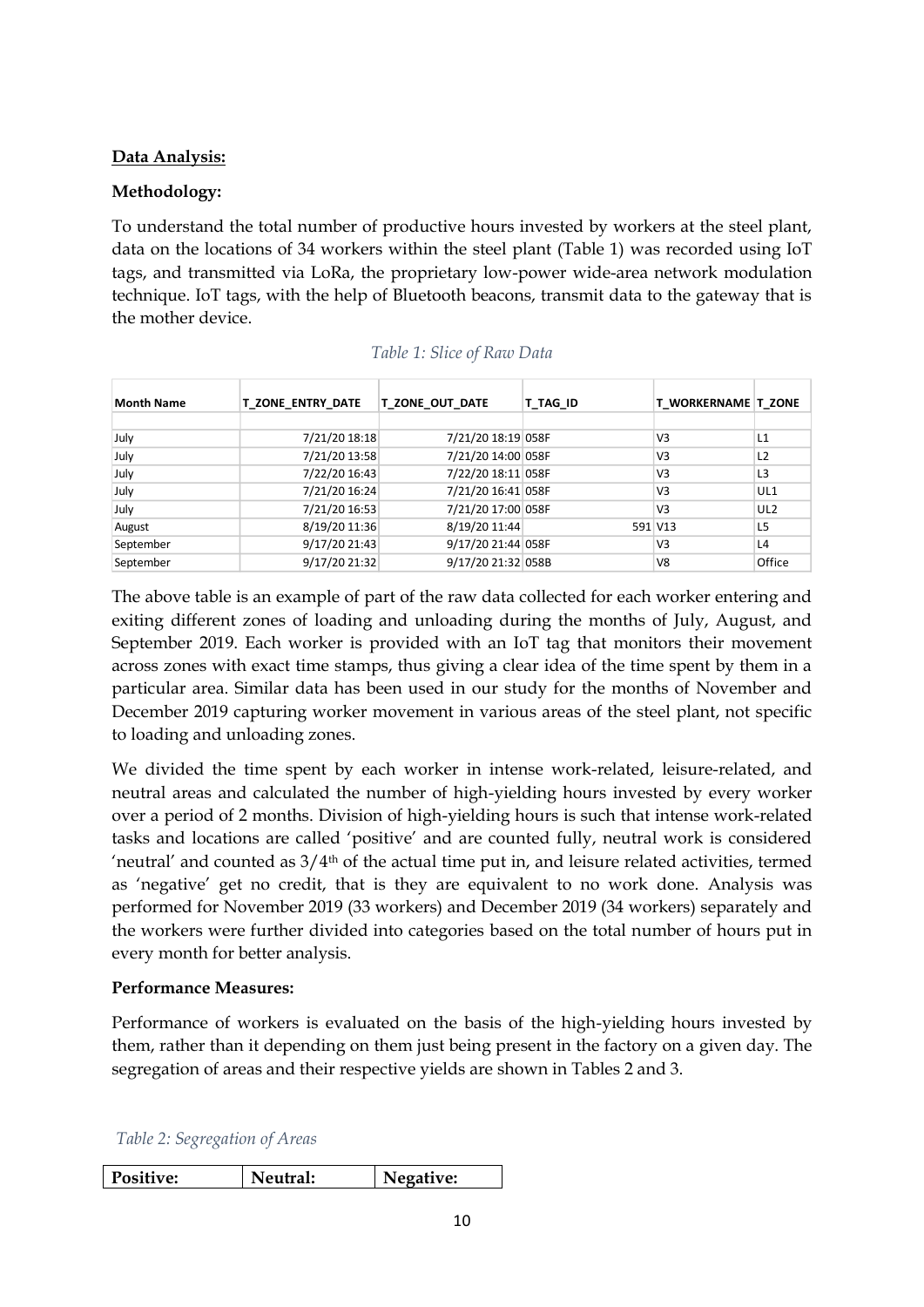| <b>Steel Melting</b>  |                 |                 |
|-----------------------|-----------------|-----------------|
| Shop (SMS)            | <b>BOC</b> Area | <b>SMS</b> Free |
| Area                  | (Oxygen)        | Space           |
| <b>Heat Treatment</b> | <b>ELE Room</b> | Free Space      |
|                       | Press Area      |                 |
| Press Machine 1       | road            |                 |
| Press Machine 2       | <b>Store</b>    |                 |
| Scrap Office          | Store road      |                 |
| Outer                 | HR (Office)     |                 |
| Pollution             |                 |                 |
| Control System        |                 |                 |

#### *Table 3: Yield for Areas*

|          | Yield | per |
|----------|-------|-----|
| Area     | hour  |     |
| Positive |       |     |
| Neutral  | 0.75  |     |
| Negative |       |     |

Sum total of the product of yield per hour and every area under the respective categories is calculated for every worker and termed as 'high-yielding hours'. The difference between the total time spent and high-yielding hours leads us to the 'sub-optimal hours' of each worker on a monthly basis. The purpose of this location-based division of work hours is to identify the actual productivity of each worker, thus going beyond the usual performance metric of total hours worked. Workers with maximum number of high-yielding hours can be rewarded and more work can be allocated to the ones with minimum amount of productive hours.

Furthermore, workers are divided into 4 categories based on the total number of hours worked in the month as shown in Table 4.

|            | Workers who worked less than 125 hours (<5 hours/day in a 25-day work-     |
|------------|----------------------------------------------------------------------------|
| Category 1 | month)                                                                     |
|            | Workers who worked between 125-250 hours (5-10 hours/day in a 25-day work- |
| Category 2 | month)                                                                     |
|            | Workers who worked between 250-375 hours (10-15 hours/day in a 25-day      |
| Category 3 | work-month)                                                                |
|            | Workers who worked more than 375 hours (>15 hours/day in a 25-day work-    |
| Category 4 | month)                                                                     |

The aim of this exercise is to comprehend employee productivity at all levels of activity, and further identify whether high-yielding effort follows any pattern.

#### **Data Visualisation:**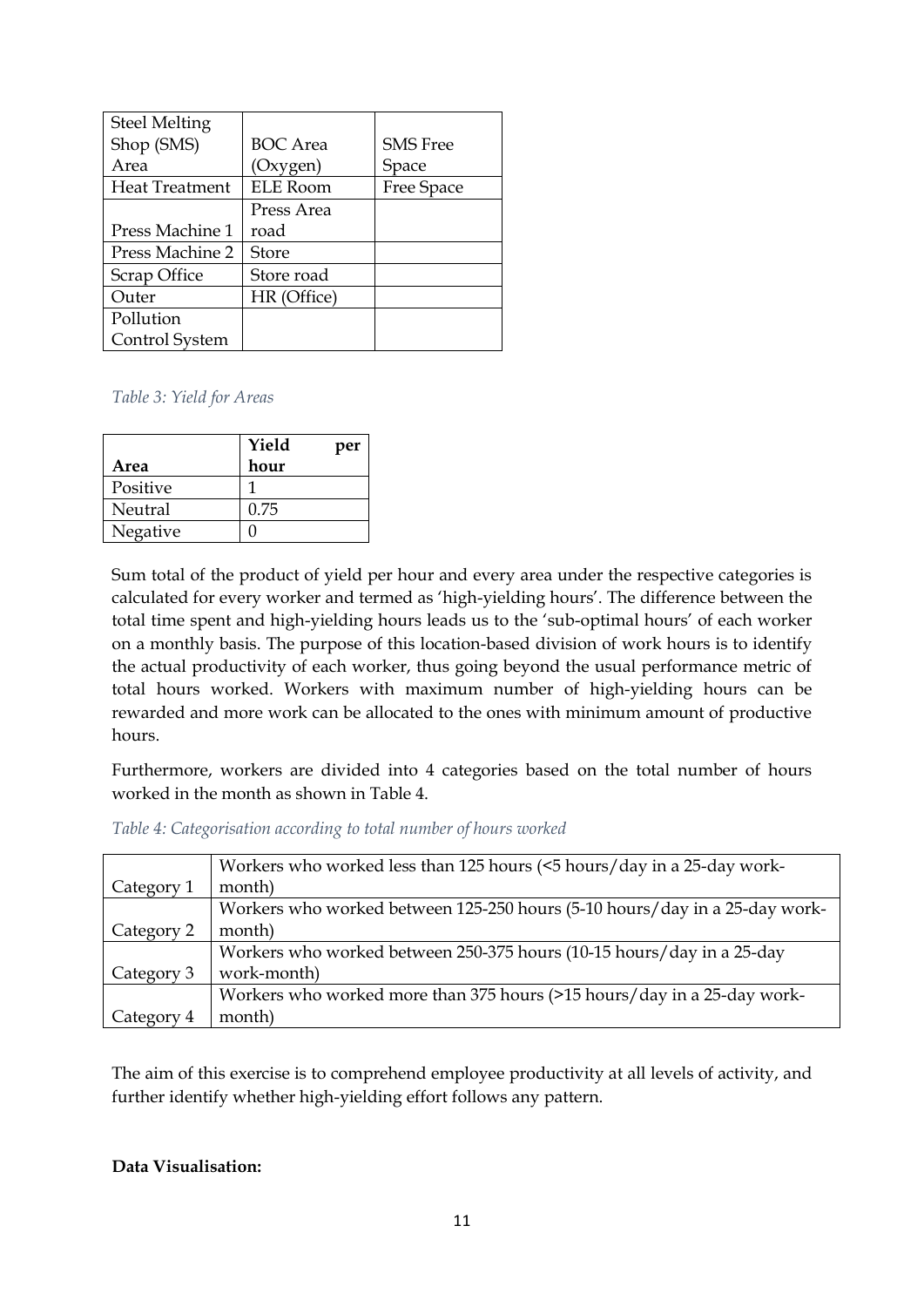# November 2019 (Month 1)



# *Figure 1A - Workers who worked less than 125 hours (<5 hours/ day)*

Employees working less than 5 hours a day (Figure 1A) are essentially putting in much less time as compared to others. Most of the workers in this category have very few sub optimal hours of work and on an average, nearly 90% of the time invested by them has been in the most strenuous areas.



#### *Figure 1B - Workers who worked 125-250 hours (5-10 hours/ day)*

A small number of workers were found working in the range of 5 to 10 hours a day (Figure 1B) and normally had higher rates of high-yielding hours. On an average, around 87.5% of their work hours were spent doing the most productive work.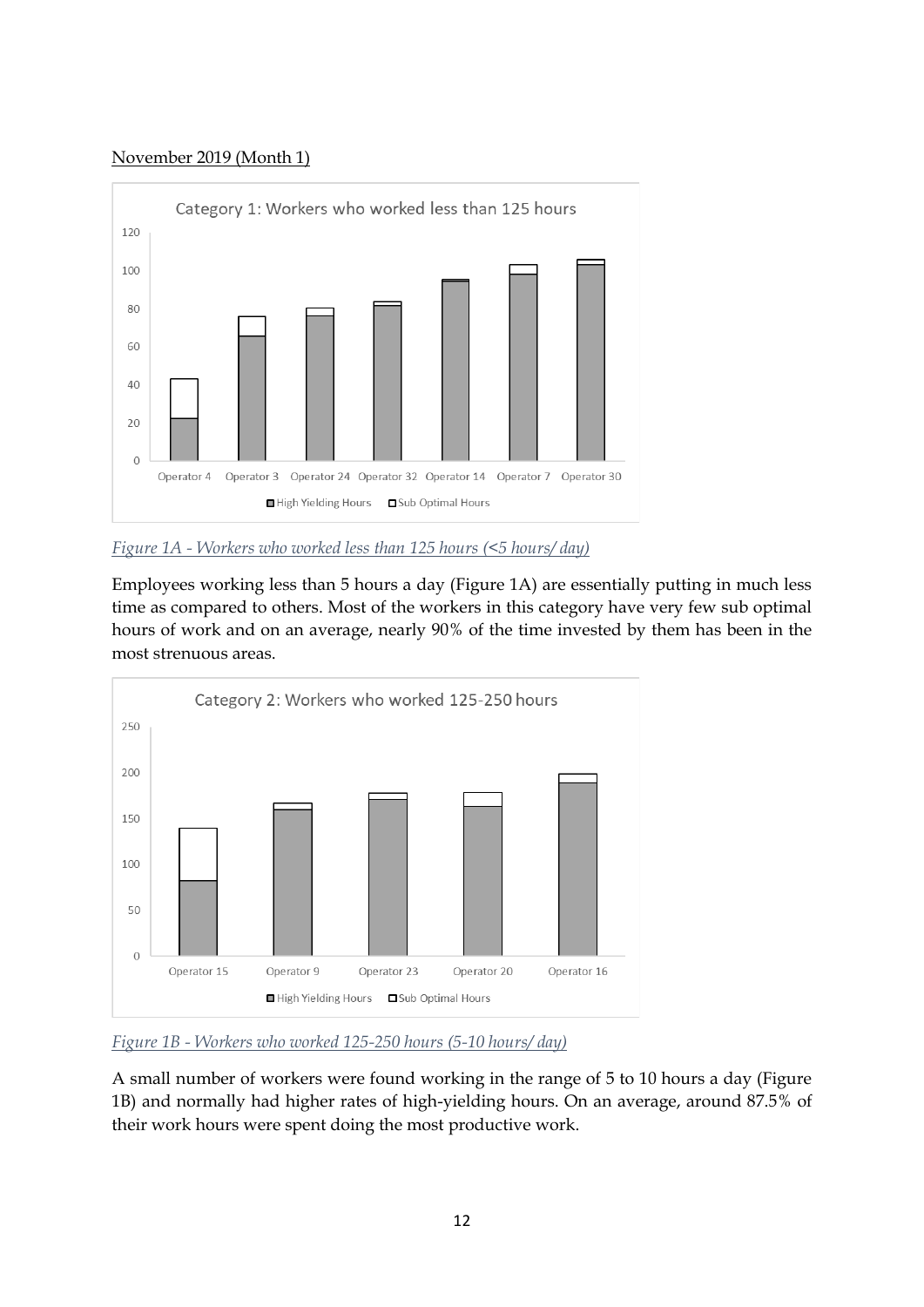

*Figure 1C - Workers who worked 250-375 hours (10-15 hours/ day)*

As we move towards the category of employees working 10 to 15 hours per day (Figure 1C), it becomes evident that their sub-optimal hours also increase. While half the workers managed to spend more than 85% of their work day carrying out high-yielding tasks, the other half struggled to maintain productivity levels over 80%.



*Figure 1D - Workers who worked more than 375 hours (>15 hours/ day)*

In November 2019, almost half of the workers (14 out of 32) had shifts that lasted longer than 15 hours per day (Figure 1D). Naturally, this set of workers had lower percentage of high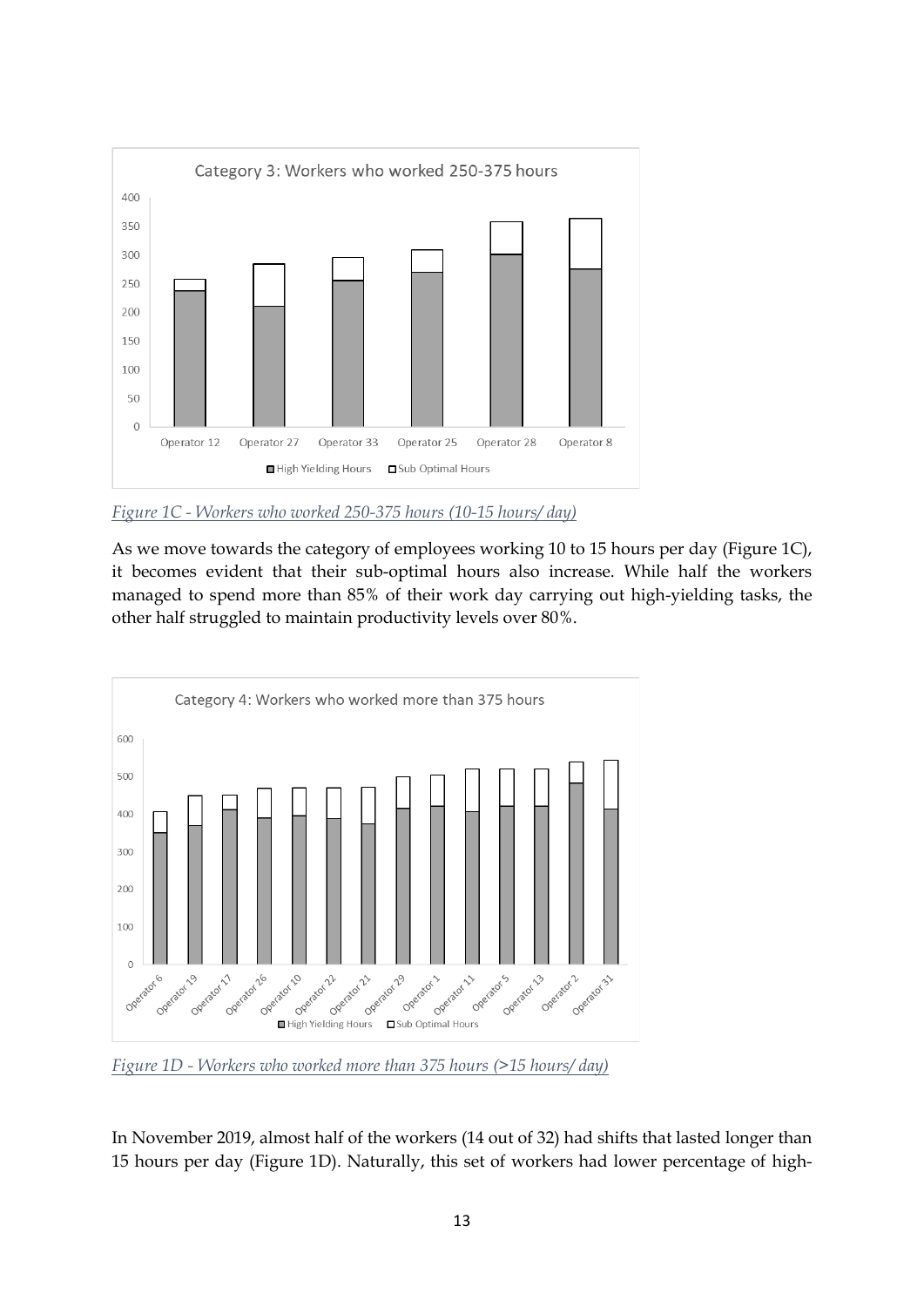yielding hours than the ones in the first two categories. On an average, workers invested 83% of their shift into high-yielding tasks.



# December 2019 (Month 2)

As opposed to November, more number of workers spent lesser time working in the factory in December (Figure 2A). This could be due to low amount of work allotted to them or owing to other factors such as personal commitments. However, their productivity remained high with around 93% of their work hours invested in high-yielding areas.



*Figure 2A - Workers who worked less than 125 hours (<5 hours/ day)*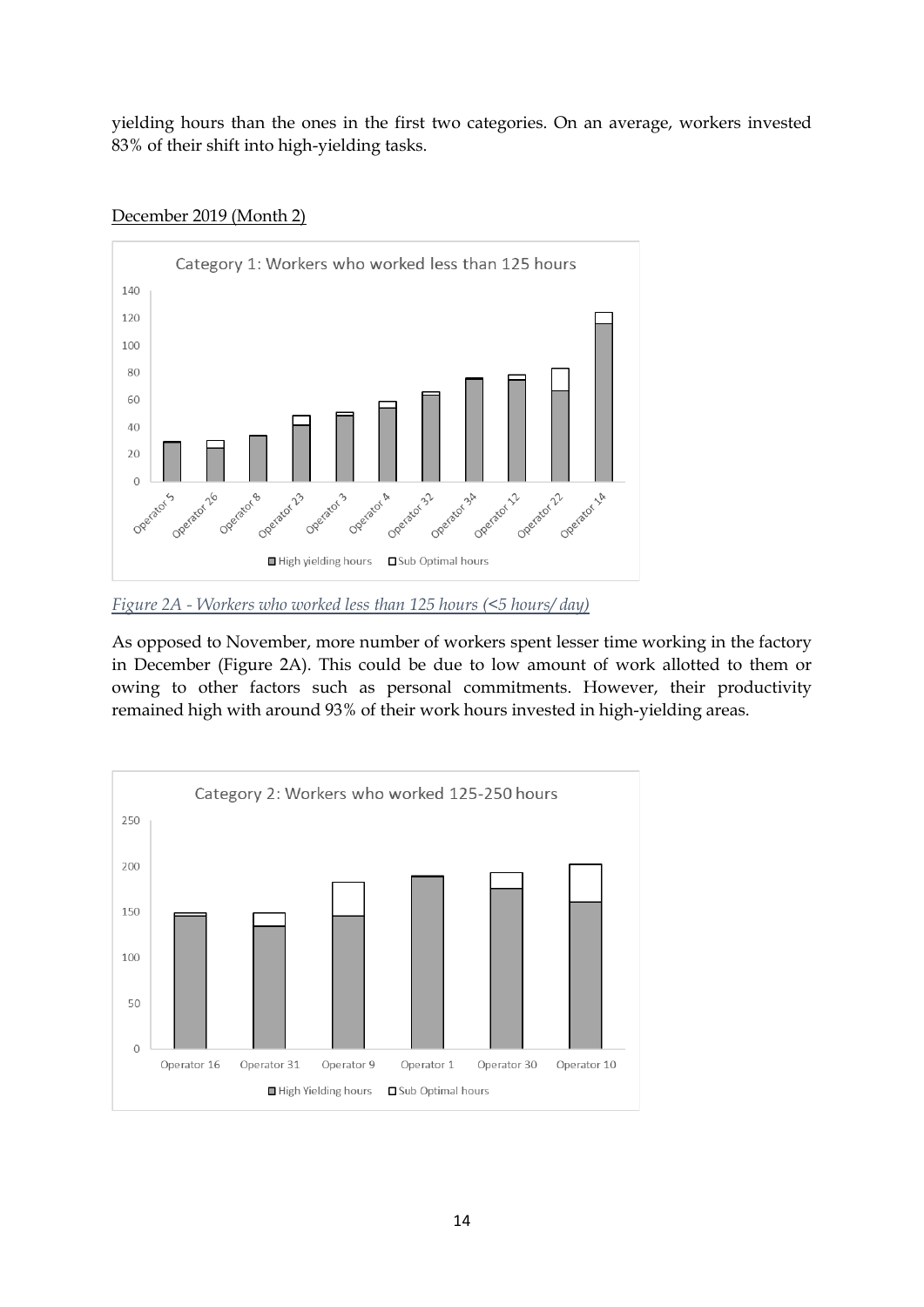#### *Figure 2B - Workers who worked 125-250 hours (5-10 hours/ day)*

Figure 2B shows that two workers working for 5-10 hours on an average each day in December had exceptional yield, while others had a marginally lower percentage of highyielding hours. On an average, around 90% of their time in the steel plant was invested energetically.



*Figure 2C - Workers who worked 250-375 hours (10-15 hours/ day)*

As shown in Figure 2C, most workers who worked 10-15 hours a day on an average, had some degree of inefficiency. Other than operator 28, all other workers had more than ten percent of sub-optimal hours.

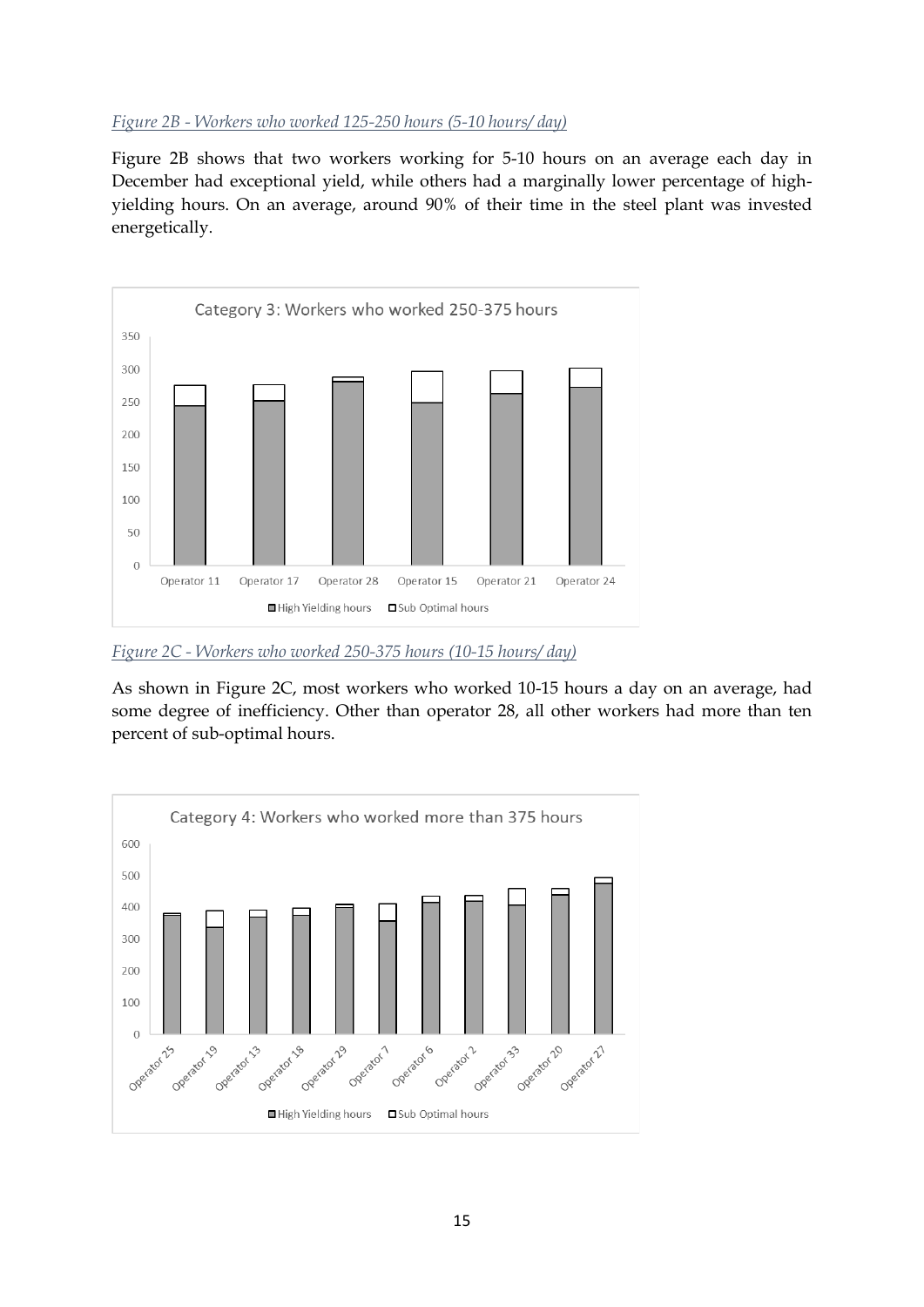#### *Figure 2D - Workers who worked more than 375 hours (>15 hours/ day)*

Workers who worked for more than 15 hours a day in December (Figure 2D) interestingly had a large proportion of high-yielding hours as well. On an average, they spent approximately 94% of their time working in taxing areas.

#### **Inferences:**

From the above information and analysis based on data from location sensors, it can be observed that the ranks of workers based on high-yielding hours are different than the total hours worked by them. This implies that while certain workers take more breaks during their shift, some of them are able to complete their work without additional use of the free space. This system can be used to identify top performers better for rewards and analyse health risks for both sets of workers, those who opt for more frequent use of the free space, and those who do not require extra breaks. We also notice a strong correlation between the total hours worked and the high yielding hours, and the total hours and sub optimal hours. This is in line with expectations as workers are likely to be more productive as they put in more amount of time and will also have to take more breaks because of the difficult nature of the work.

Barring a few outliers, we observe a clear pattern of workers who work less than 10 hours a day not spending much time in the free space and thus having lesser sub optimal hours. As the number of total hours of work increases and goes beyond 10/15 per day, the count of sub optimal hours also increases. Not only does this point out the known fact of productivity lowering as one overworks, it also throws light on potential health hazards that these set of workers might face due to incremental exposure to potentially hazardous environments.

Overall, there is huge variation in total working hours of different workers, with some working less than 5 hours a day on an average, and some working more than 15 hours a day on an average. This can be resolved by distributing tasks in a more efficient manner, making proper work schedules, and ensuring that they are followed by all employees. With better schedules for everyone, working time for every worker can be capped at 375 hours per month, increasing productivity and minimising the risk of dangerous health implications. An important point to remember from this discussion that all workers should be wearing the IoT tags at all times in order to make optimum use of the technology.

#### **Distributing workers' activities in an efficient manner:**

Currently, each worker has to perform tasks in different areas of the steel plant. Moving from one end of the factory to another leads to wastage of time and energy, and also increases risk to workers as they would have to cross possibly unsafe zones. This issue can be resolved by equally dividing workers across different areas and assigning them tasks only within the particular region. Not only does this avoid accidents and reduce transit time, it also creates room for specialisation. The layout of the steel plant can be broadly divided into 3 clusters, on the basis of proximity of work areas to each other, as represented in Figure 3.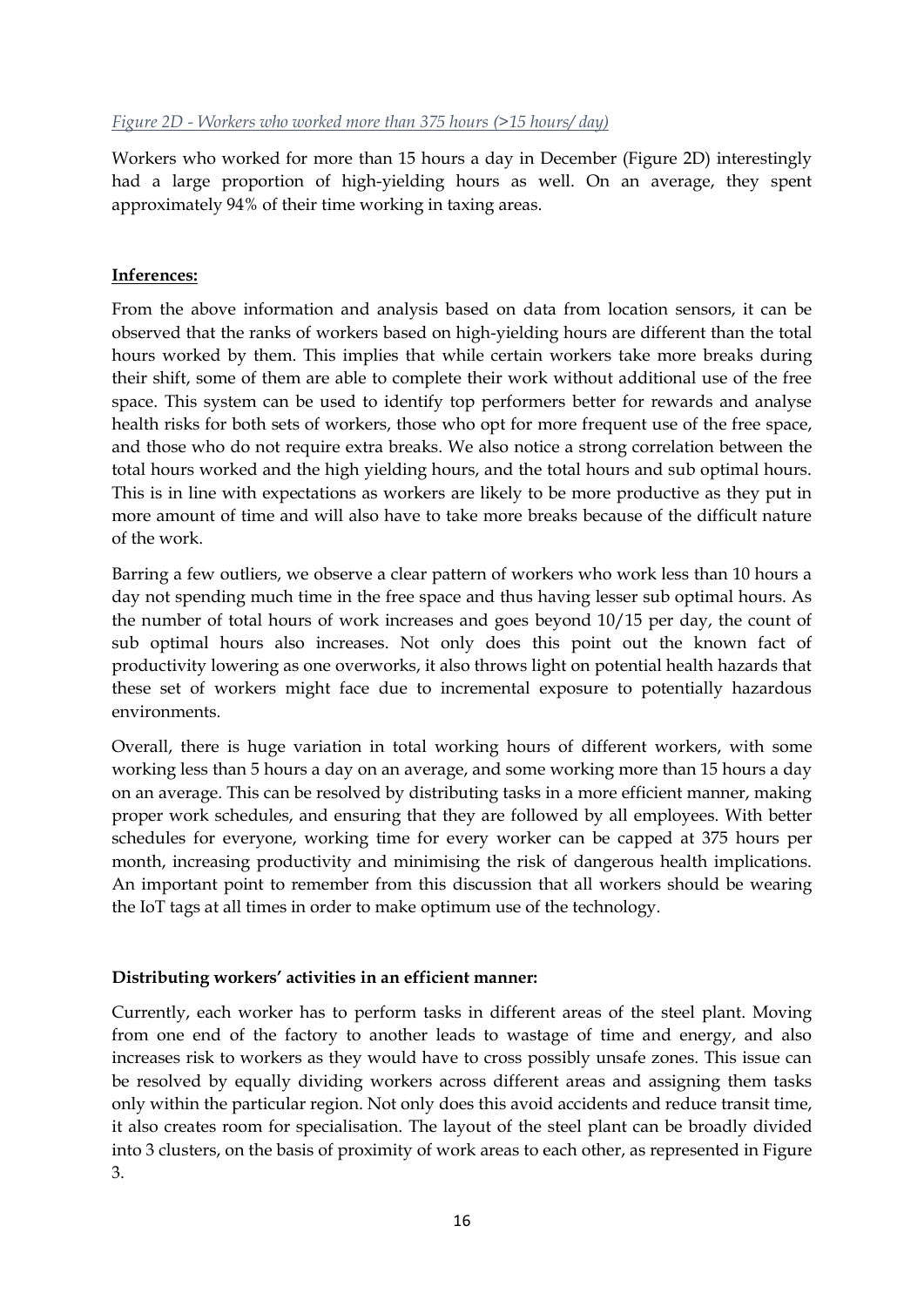

*Figure 3: Division of Clusters in the Layout*

Data recorded by IoT tags allowed us to analyse the total time spent by every worker in each of these clusters. On the basis of existing knowledge of worker specialisation, 10 workers each can be allocated to cluster 1 and 2, and 13 workers can be assigned to cluster 3. Operators 3, 9, 15, 16, 20, 23, 25, 27, 30, and 33 can be appointed to cluster 1, operators 4, 7, 8, 14, 18, 19, 22, 24, 28, and 32 can be assigned to cluster 2, and operators 1, 2, 5, 6, 10, 11, 12, 13, 17, 21, 26, 29, and 31 can be given sole responsibility of cluster 1 as they already spend more than 6 hours a day working within the area.

As workers operate within a clearly defined cluster, they do not have to enter distant or unpredictable zones which saves time and minimises the possibility of accidents caused due to lack of awareness. Workers can also enhance their understanding of specific tasks and specialise in their area of operations. This system limits overcrowding in any particular area and leads to a more evenly distributed set of workers all across the factory.

#### **System of Communication:**

Additionally, smooth running of the factory can be ensured by introducing a system of communication across clusters to facilitate secondary or tertiary movement for a task. If a worker performing his primary task in cluster 1 requires a secondary action to be carried out in cluster 2, he can communicate the same to workers already present there instead of having to go himself. This interaction could possibly take place with the help of wearables such as wristbands or smart watches. Thus, workers do not have to spend additional time and effort going across the factory to do one odd task separately. Figure 4 depicts a possible model of communication in which there is a main network of clusters and each cluster further has its internal network for distributing tasks in a seamless manner.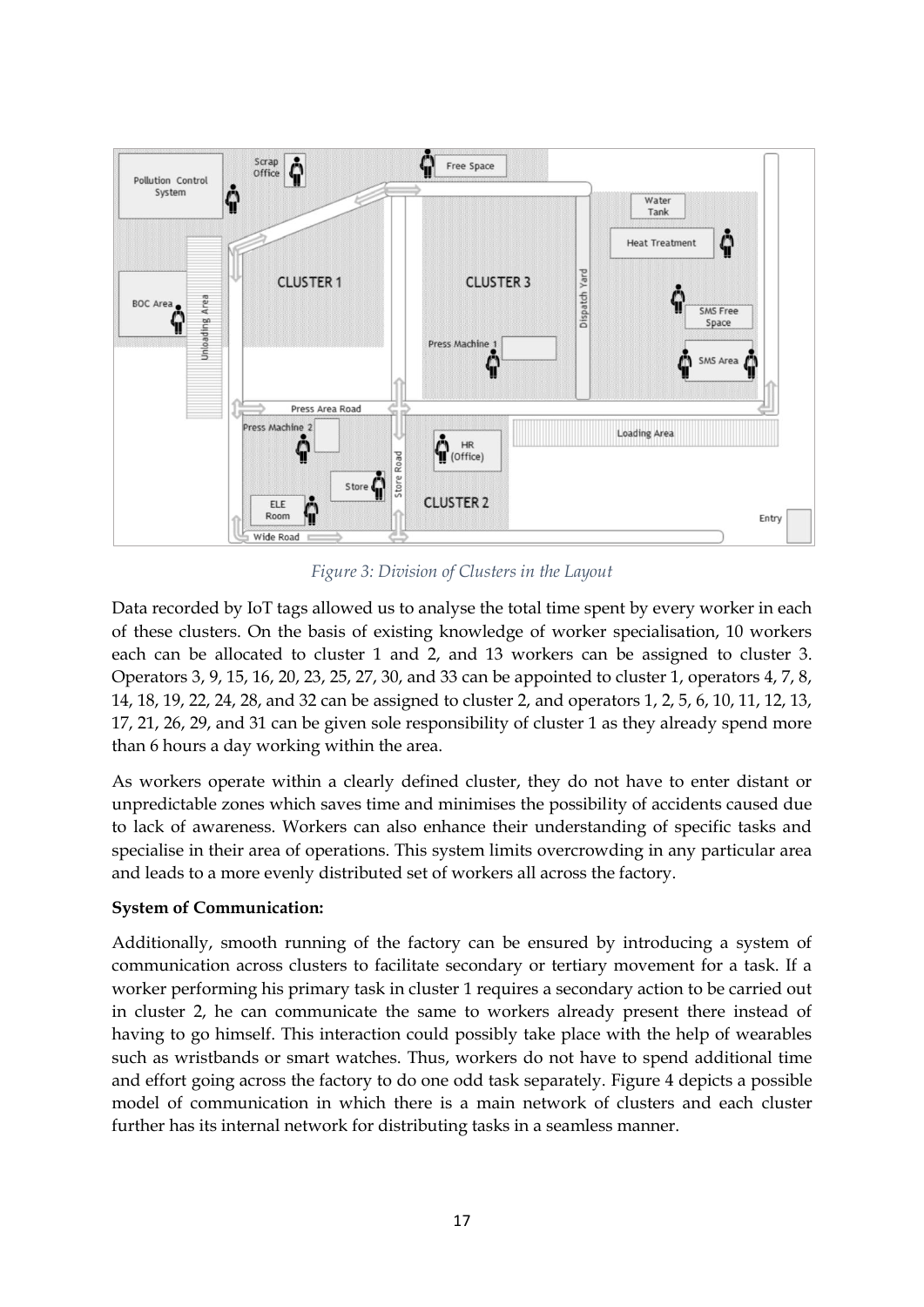

*Figure 4: System of Communication via IoT*

The communication network between workers in different clusters also facilitates preventive maintenance. For example, if an operator from the pollution control system in cluster 1 notices unusual emissions in the SMS Area, he can inform the workers in cluster 3. Workers in the SMS Area can evacuate immediately and then figure out a way to resolve the problem. Another one of the many possible cases is shown in Figure 5.





# **5. KEY INSIGHTS**

IoT is a powerful tool that is already widely used for various purposes, ranging from technical innovation to everyday activities. After having discussed different certain important terms and definitions, we moved on to the crux of the paper that is, the role of IoT in worker safety, productivity, and performance appraisal, and the impact of its implementation. IoT can track movement of workers in an industrial setup, a feature that enabled us to carry out a detailed analysis of worker productivity.

With knowledge of the time spent in each area by every worker, almost exact figures of total time spent on the premises could be calculated, which alone enables the management to get a clear view of the disparities between work-days of different employees. Furthermore, we could analyse one's locations and identify which worker had more number of high-yielding hours, that is spent more time working and less time in the free space. These estimates contribute towards creating a better system of rewards and more effective work-schedules. They also help in understanding who would be at a greater risk of health issues as compared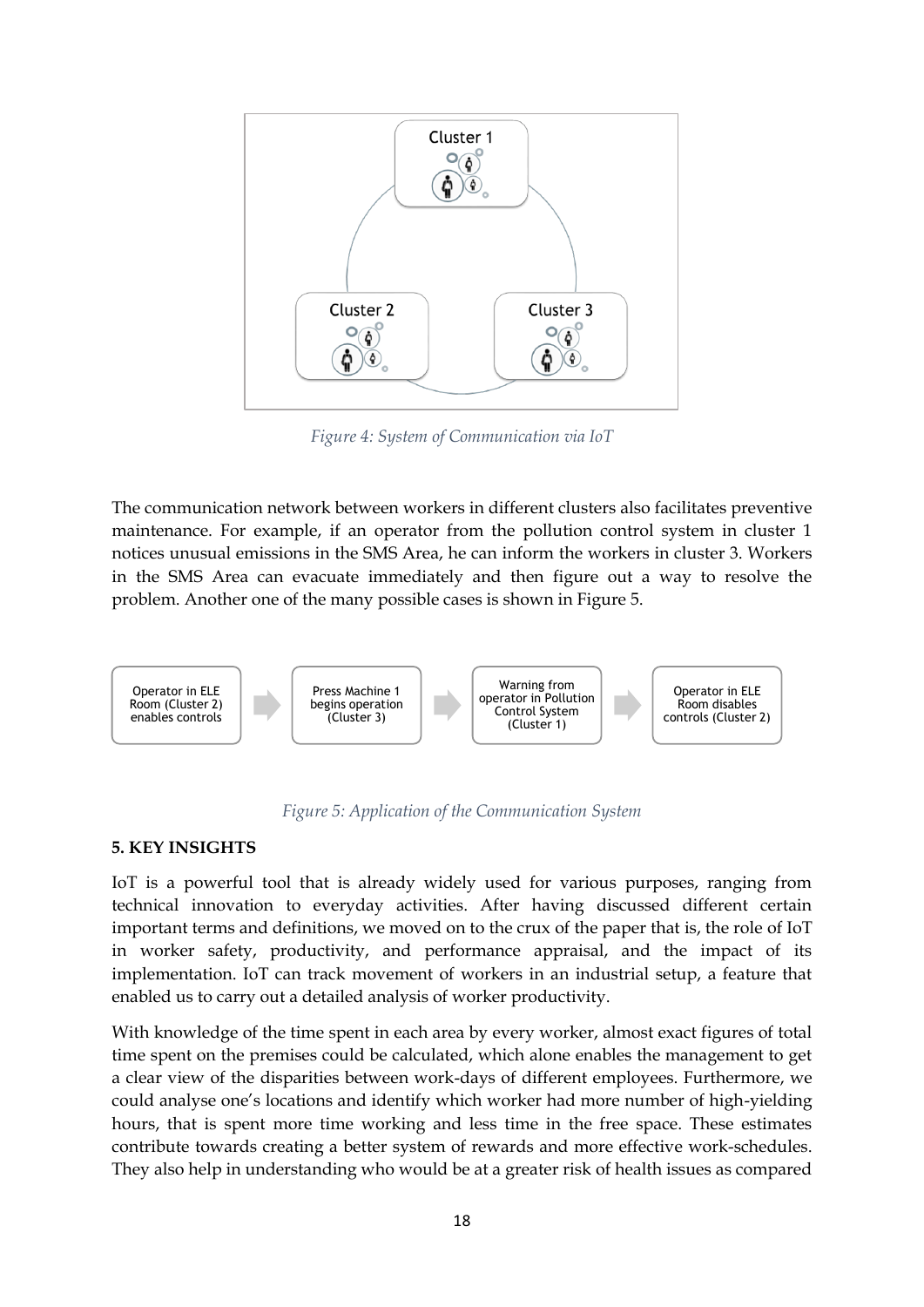to the rest, thus improving both worker productivity and safety. By redistributing tasks and assessing the scenario thereafter, the management can also take a decision on whether there is a need to hire more workers, so as to maximise both total and high yielding hours.

Additionally, understanding of employee's whereabouts helps identify their strengths and weaknesses. A worker spending more time in one work space is likely to be more skilled at it and hence has better productivity. Grouping workers into clusters according to their productivity levels can further refine their skills and enable them to work in a more focused manner. A comprehensive communication system can be fostered using IoT devices that caters to specific needs that arise in factories.

Experienced workers can be asked to mentor workers who are new to the system, and can also conduct training workshops. Workshops conducted by existing high-skilled employees are beneficial to the management as it avoids cost of external mentors, and is also more useful for the new employees as they get better guidance from those who've worked in the exact same setup. Mentorship can also be provided on how workers should navigate physically demanding tasks in a manner that minimises health damage.

# **6. CONCLUSION**

From the combined perspective of theory, industry practices, and the specific case study, we can conclude that IoT is a huge asset in the industrial space in not only production and other processes, but also in matters pertaining to human capital. A coordinated approach to fulfilling tasks can be taken with the help of IoT devices for real-time improvements. Not only does IoT boost worker productivity by optimising shifts, it also serves the role of a virtual guard with its own way of predicting and preventing mishaps. An all-inclusive strategy can be used to evaluate worker performance and provide constructive feedback, while also taking hiring decisions based on current capacity levels.

It is important to understand that all of the above advancements do not benefit the workers or factory owners alone, but also improve product quality for clients and maintain high safety standards. Most importantly, preventing accidents saves an entire family's livelihood as in most cases the workers are the sole breadwinners of their families. It creates a sense of security for the family members of the workers as well as the end customers, who would not want production to take place at the cost of human lives. However, there is a need to recognise the fact that merely introducing IoT devices is not enough to utilise the technology properly. Effective use of IoT with the requisite infrastructure, proper analysis of information gathered by devices, and a follow-up plan to implement changes can together minimise health risk for individual workers and maximise overall productivity.

#### **Opportunities for Future Research:**

Worker health deserves more attention in factories and industrial plants, and research can also be further extended to other workplaces wherein employees might not be prone to physical dangers but may be on the verge of burnout due to overworking. Moreover, given the circumstances that the coronavirus pandemic has created, it has become a necessity to track workers' vitals such as temperature and pulse rate. With nobody having the exact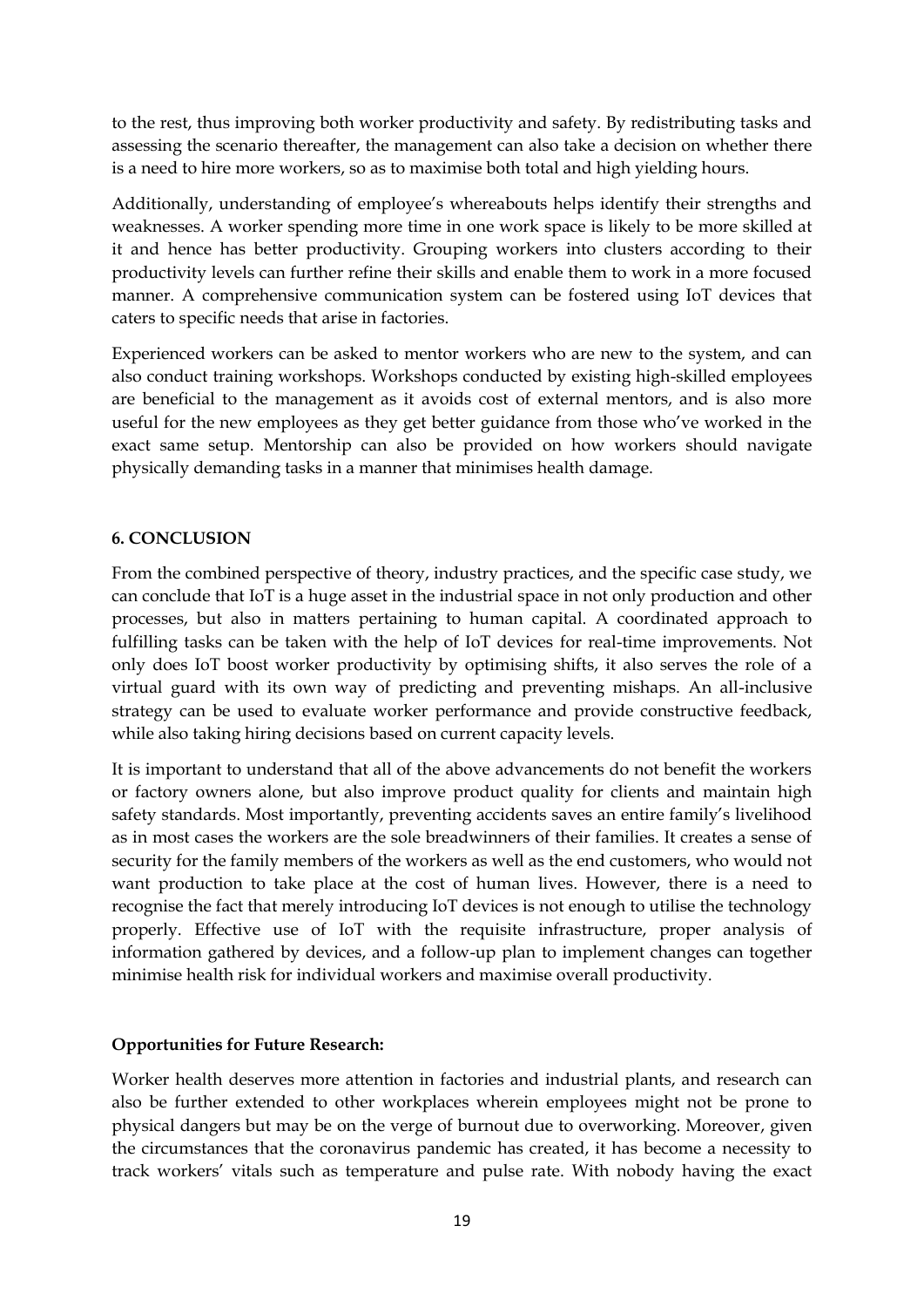solutions to how factories and offices should operate in this time period, there are many prospects for research into understanding how technology can be leveraged to enhance worker productivity in uncertain circumstances. A combination of IoT and AI could prove to be very powerful in this realm of possibilities.

The centre of discussion pertaining to worker safety, productivity, and appraisal is the human aspect of it. Thus, there is a need to explore beyond the boundaries of machine-tomachine (M2M) communication technology that IoT stands for. The Internet of Everything (IoE) is an extension of IoT that includes people to machine (M2P) and people to people (P2P) communication through technology along with the basic M2M communication(Shinkarenko, 2020). Thus, IoE broadens the perspective of IoT by adding the components of data, people, and processes to the original element of "things".

There is significant scope for improving outcomes, especially where processes include human involvement as well. Employees' hidden potential should be tapped and a better environment to ease out processes can be fostered. Employee productivity in the future will depend upon integrated use of IoE which will in itself entail newer technologies under both categories of people and machines. Smart, connected technologies will pave the way for new opportunities and alter the industrial landscape. Thus, companies need to be on the look-out for flexible patterns of work processes that are in tandem with the ever-changing technological landscape.

#### **References:**

Olsen, L.T. & Tomlin, B. (2020) Industry 4.0: Opportunities and Challenges for Operations Management. *Manufacturing & Service Operations Management 22*(1):113-122. <https://doi.org/10.1287/msom.2019.0796>

Taylor, K. (2021). Examples of Industrial Internet of Things (IIoT) [Blog Post]. Retrieved from<https://www.hitechnectar.com/blogs/examples-industrial-internet-of-things/>

Finch Capital; IoT Analytics; Statista estimates (2019). <https://www.statista.com/statistics/976313/global-iot-market-size/>

Zinnov (2020). PR Newswire [https://www.statista.com/statistics/1184091/india-number](https://www.statista.com/statistics/1184091/india-number-of-iot-connected-devices/)[of-iot-connected-devices/](https://www.statista.com/statistics/1184091/india-number-of-iot-connected-devices/)

NASSCOM (India) (2019). FICCI; EY [https://www.statista.com/statistics/1017832/india](https://www.statista.com/statistics/1017832/india-iot-estimated-revenue-share-by-industry/)[iot-estimated-revenue-share-by-industry/](https://www.statista.com/statistics/1017832/india-iot-estimated-revenue-share-by-industry/)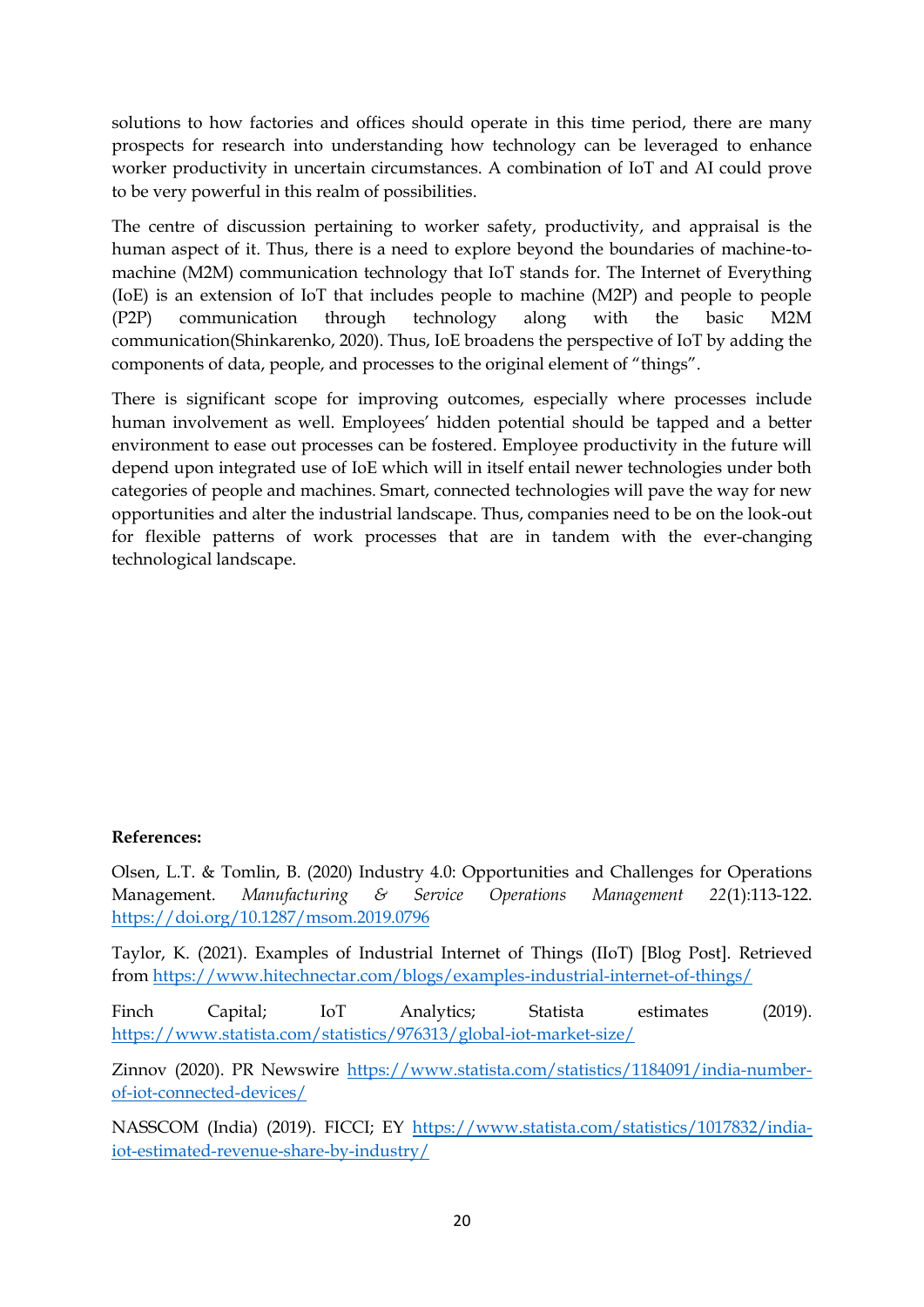McKinsey Global Institute. (2015). *The Internet of Things: Mapping the Value beyond the Hype*. [https://www.mckinsey.com/business-functions/mckinsey-digital/our-insights/the](https://www.mckinsey.com/business-functions/mckinsey-digital/our-insights/the-internet-of-things-the-value-of-digitizing-the-physical-world)[internet-of-things-the-value-of-digitizing-the-physical-world](https://www.mckinsey.com/business-functions/mckinsey-digital/our-insights/the-internet-of-things-the-value-of-digitizing-the-physical-world)

International Labour Organisation. (2019). *Safety and Health at the Heart of the Future of Work*. [https://www.ilo.org/safework/events/safeday/WCMS\\_686645/lang--en/index.htm](https://www.ilo.org/safework/events/safeday/WCMS_686645/lang--en/index.htm)

Massey, B. (2018, October 25). *Worker Safety: What, why and how IoT and AI can help*. IBM Business Operations Blog. [https://www.ibm.com/blogs/internet-of-things/iot-worker](https://www.ibm.com/blogs/internet-of-things/iot-worker-insights-worker-safety-and-ai/)[insights-worker-safety-and-ai/](https://www.ibm.com/blogs/internet-of-things/iot-worker-insights-worker-safety-and-ai/)

Castanedo, Federico. (2013). A Review of Data Fusion Techniques. The Scientific World Journal. 704504. 10.1155/2013/704504.

Digiteum Team. (2019, May 21). *How to Improve Workplace Safety with IoT*. Digiteum. <https://www.digiteum.com/iot-workplace-safety/>

Atzori, L., Iera, A., & Morabito, G. (2017). Understanding the Internet of Things: definition, potentials, and societal role of a fast evolving paradigm. *Ad Hoc Networks, 56*, 122-140.

Leland, K. (2020, April 1). *Improving Worker Safety Through Industrial IoT*. Insight. [https://www.insight.com/en\\_US/content-and-resources/2020/improving-worker-safety](https://www.insight.com/en_US/content-and-resources/2020/improving-worker-safety-through-industrial-iot.html)[through-industrial-iot.html](https://www.insight.com/en_US/content-and-resources/2020/improving-worker-safety-through-industrial-iot.html)

Saghafian, S. & Tomlin, B. & Biller, S. (2021). The Internet of Things and Information Fusion: Who Talks to Who?. Manufacturing & Service Operations Management. 10.1287/msom.2020.0958.

Berman, M. (2021, April 14). *How to Improve Workplace Safety with IoT*. Programming Insider. <https://programminginsider.com/how-to-improve-workplace-safety-with-iot/>

Guo, B.; Zhang, D.; Wang, Z.; Yu, Z. & Zhou, X. (2013). Opportunistic IoT: Exploring the harmonious interaction between human and the internet of things. *Journal of Network and Computer Applications*(36) 1531–1539. 10.1016/j.jnca.2012.12.028.

BehrTech. (2019, January 1). *IoT for Worker Safety: 3 Transformational Applications | BehrTech Blog*[. https://behrtech.com/blog/iot-for-worker-safety/](https://behrtech.com/blog/iot-for-worker-safety/)

Yang, H.; Soundar, K., Satish, T.S.; Bukkapatnam & Fugee, T. (2019). The internet of things for smart manufacturing: A review, IISE Transactions, DOI:10.1080/24725854.2018.1555383

Banafa, A. (2017, March 14). *Three Major Challenges Facing IoT*. IEEE Internet of Things. <https://iot.ieee.org/newsletter/march-2017/three-major-challenges-facing-iot/>

Tagiya M., Sinha S., Pal S., Chakrabarty A. (2020). Transformation from HRM Inadequacy and Bias-Syndrome to Transparent and Integrated Ecosystem Through IoT-Intervention in Career Management. In: Gunjan V., Garcia Diaz V., Cardona M., Solanki V., Sunitha K. (eds) ICICCT 2019 – System Reliability, Quality Control, Safety, Maintenance and Management. ICICCT 2019. Springer, Singapore. [https://doi.org/10.1007/978-981-13-8461-5\\_61](https://doi.org/10.1007/978-981-13-8461-5_61)

Gaur, B., Shukla, V.K., & Verma, A. (2019). Strengthening People Analytics through Wearable IOT Device for Real-Time Data Collection. *2019 International Conference on Automation, Computational and Technology Management (ICACTM)*, 555-560.